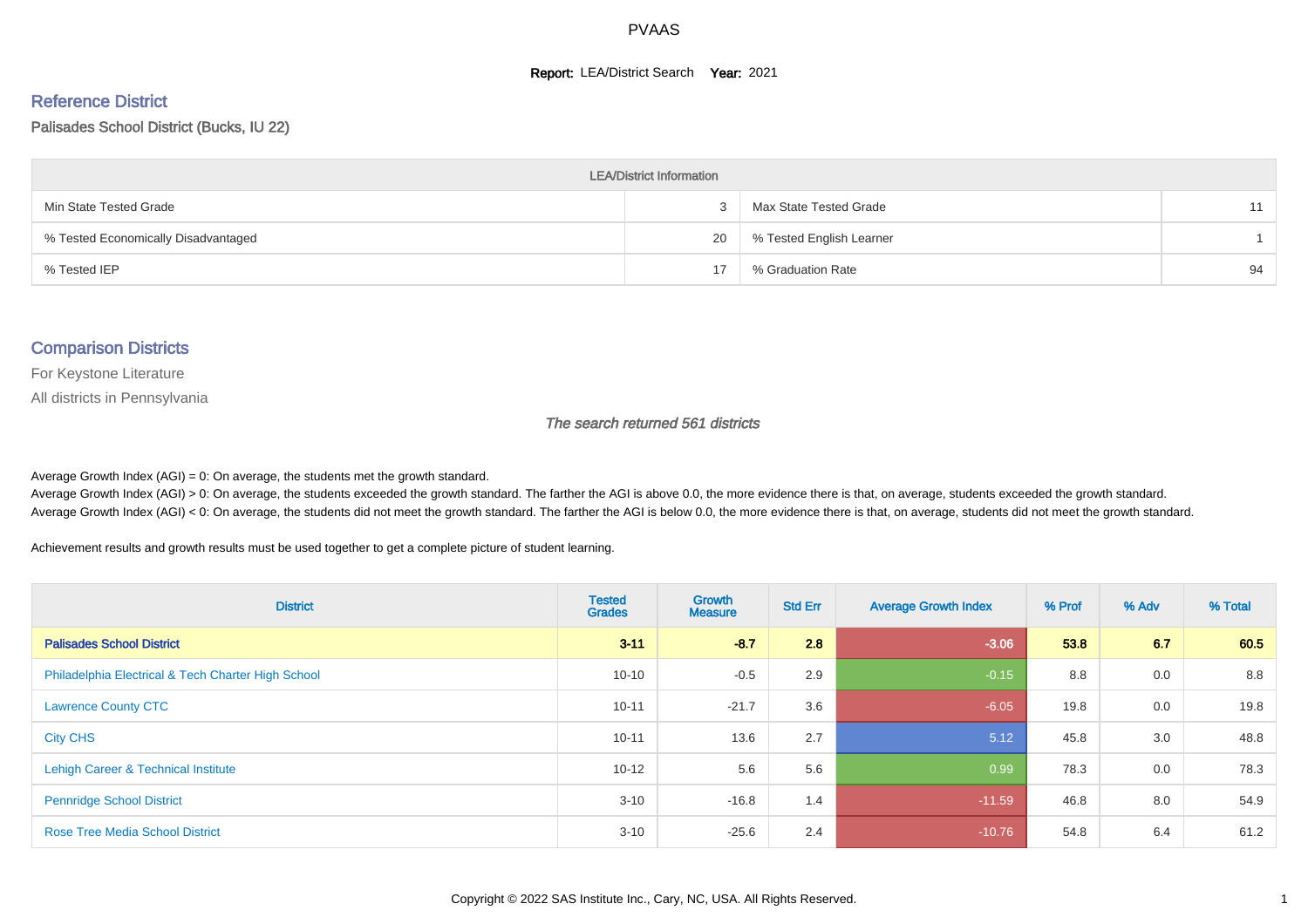| <b>District</b>                                   | <b>Tested</b><br><b>Grades</b> | <b>Growth</b><br><b>Measure</b> | <b>Std Err</b> | <b>Average Growth Index</b> | % Prof | % Adv | % Total |
|---------------------------------------------------|--------------------------------|---------------------------------|----------------|-----------------------------|--------|-------|---------|
| <b>Palisades School District</b>                  | $3 - 11$                       | $-8.7$                          | 2.8            | $-3.06$                     | 53.8   | 6.7   | 60.5    |
| <b>Shikellamy School District</b>                 | $3 - 10$                       | $-22.3$                         | 2.5            | $-8.92$                     | 33.3   | 6.1   | 39.5    |
| Lackawanna Trail School District                  | $3 - 10$                       | $-21.7$                         | 3.5            | $-6.20$                     | 38.5   | 1.5   | 40.0    |
| <b>Abington School District</b>                   | $3 - 10$                       | $-11.5$                         | 1.9            | $-6.00$                     | 56.2   | 11.6  | 67.8    |
| <b>Avonworth School District</b>                  | $3 - 10$                       | $-12.6$                         | 3.1            | $-4.01$                     | 59.8   | 4.6   | 64.4    |
| <b>Marion Center Area School District</b>         | $3 - 10$                       | $-12.0$                         | 3.1            | $-3.87$                     | 33.7   | 1.1   | 34.8    |
| <b>Clearfield Area School District</b>            | $3 - 10$                       | $-9.4$                          | 2.6            | $-3.56$                     | 43.0   | 3.1   | 46.1    |
| <b>Neshannock Township School District</b>        | $3 - 10$                       | $-9.7$                          | 2.9            | $-3.34$                     | 62.4   | 5.6   | 67.9    |
| Maritime Academy Charter School                   | $3 - 10$                       | $-11.4$                         | 3.5            | $-3.29$                     | 15.2   | 0.0   | 15.2    |
| <b>Carmichaels Area School District</b>           | $3 - 10$                       | $-9.3$                          | 3.3            | $-2.81$                     | 35.1   | 1.4   | 36.5    |
| <b>Propel Charter School-Montour</b>              | $3 - 10$                       | $-10.7$                         | 3.9            | $-2.71$                     | 13.7   | 0.0   | 13.7    |
| <b>Northwest Area School District</b>             | $3 - 10$                       | $-10.0$                         | 3.8            | $-2.59$                     | 34.6   | 7.3   | 41.8    |
| <b>Blue Mountain School District</b>              | $3 - 10$                       | $-5.8$                          | 2.3            | $-2.56$                     | 46.6   | 8.5   | 55.1    |
| <b>Mahanoy Area School District</b>               | $3 - 10$                       | $-9.0$                          | 3.6            | $-2.49$                     | 26.2   | 1.6   | 27.9    |
| <b>Yough School District</b>                      | $3 - 10$                       | $-6.6$                          | 2.7            | $-2.43$                     | 50.8   | 4.0   | 54.8    |
| <b>Chartiers-Houston School District</b>          | $3 - 10$                       | $-8.6$                          | 3.5            | $-2.41$                     | 59.7   | 4.5   | 64.2    |
| Jefferson-Morgan School District                  | $3 - 10$                       | $-9.9$                          | 4.2            | $-2.35$                     | 43.8   | 4.2   | 47.9    |
| South Williamsport Area School District           | $3 - 10$                       | $-5.7$                          | 2.5            | $-2.30$                     | 45.5   | 4.5   | 50.0    |
| Portage Area School District                      | $3 - 10$                       | $-8.1$                          | 3.6            | $-2.26$                     | 40.6   | 9.4   | 50.0    |
| <b>West Middlesex Area School District</b>        | $3 - 10$                       | $-8.4$                          | 3.8            | $-2.21$                     | 34.9   | 2.8   | 37.6    |
| <b>Benton Area School District</b>                | $3 - 10$                       | $-9.7$                          | 4.5            | $-2.18$                     | 43.2   | 5.4   | 48.6    |
| <b>Executive Education Academy Charter School</b> | $3 - 10$                       | $-6.5$                          | 3.1            | $-2.08$                     | 23.7   | 2.2   | 25.8    |
| California Area School District                   | $3 - 10$                       | $-7.3$                          | 3.6            | $-2.02$                     | 42.6   | 9.8   | 52.5    |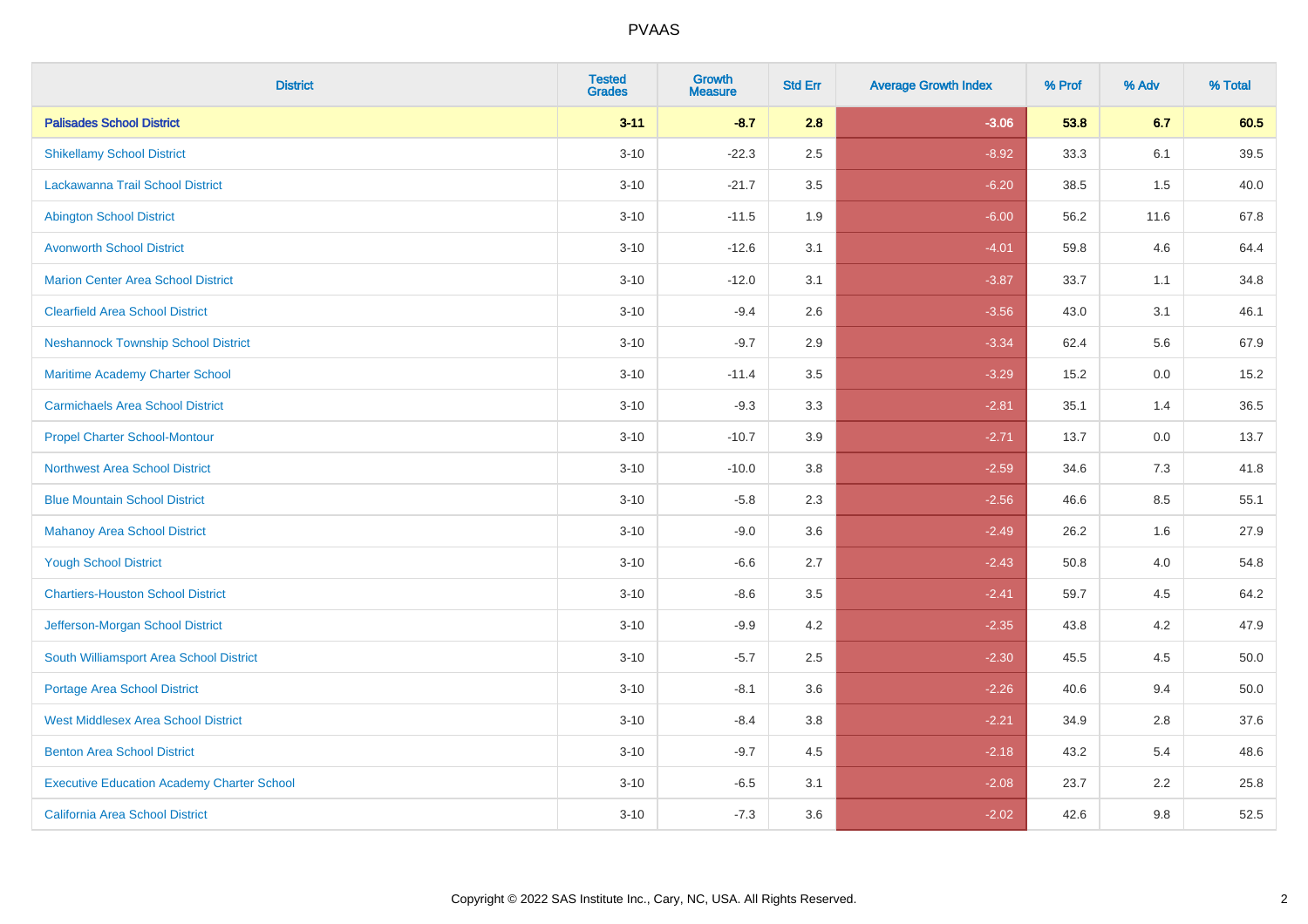| <b>District</b>                               | <b>Tested</b><br><b>Grades</b> | Growth<br><b>Measure</b> | <b>Std Err</b> | <b>Average Growth Index</b> | % Prof | % Adv | % Total |
|-----------------------------------------------|--------------------------------|--------------------------|----------------|-----------------------------|--------|-------|---------|
| <b>Palisades School District</b>              | $3 - 11$                       | $-8.7$                   | 2.8            | $-3.06$                     | 53.8   | 6.7   | 60.5    |
| <b>Moshannon Valley School District</b>       | $3 - 10$                       | $-7.0$                   | 3.4            | $-2.01$                     | 48.5   | 0.0   | 48.5    |
| <b>Mount Union Area School District</b>       | $3 - 10$                       | $-6.1$                   | 3.1            | $-1.97$                     | 32.2   | 3.4   | 35.6    |
| Montrose Area School District                 | $3 - 10$                       | $-5.5$                   | 3.0            | $-1.82$                     | 46.7   | $5.4$ | 52.2    |
| <b>Tri-Valley School District</b>             | $3 - 10$                       | $-6.4$                   | 4.1            | $-1.57$                     | 37.0   | 4.4   | 41.3    |
| <b>Fort Cherry School District</b>            | $3 - 10$                       | $-5.9$                   | 3.8            | $-1.56$                     | 55.2   | 5.2   | 60.3    |
| <b>MaST Community Charter School</b>          | $3 - 10$                       | $-4.1$                   | 2.7            | $-1.52$                     | 44.0   | 9.5   | 53.4    |
| <b>Ferndale Area School District</b>          | $3 - 10$                       | $-5.8$                   | 4.3            | $-1.33$                     | 40.0   | 0.0   | 40.0    |
| <b>Cambria Heights School District</b>        | $3 - 10$                       | $-4.1$                   | 3.1            | $-1.32$                     | 51.0   | 6.0   | 57.0    |
| <b>Troy Area School District</b>              | $3 - 10$                       | $-4.3$                   | 3.4            | $-1.26$                     | 43.2   | 5.7   | 48.9    |
| <b>Kane Area School District</b>              | $3 - 10$                       | $-3.7$                   | 3.2            | $-1.17$                     | 39.5   | 9.9   | 49.4    |
| <b>Antietam School District</b>               | $3 - 10$                       | $-4.3$                   | 3.8            | $-1.13$                     | 36.4   | 5.4   | 41.8    |
| <b>Valley Grove School District</b>           | $3 - 10$                       | $-3.7$                   | 3.7            | $-1.01$                     | 51.2   | 6.1   | 57.3    |
| <b>Sullivan County School District</b>        | $3 - 10$                       | $-4.0$                   | 4.4            | $-0.90$                     | 66.7   | 2.6   | 69.2    |
| <b>Northeast Bradford School District</b>     | $3 - 10$                       | $-3.1$                   | 4.0            | $-0.78$                     | 33.9   | 3.4   | 37.3    |
| <b>Mid Valley School District</b>             | $3 - 10$                       | $-1.7$                   | 3.0            | $-0.55$                     | 45.1   | 7.8   | 52.9    |
| <b>Wyoming Area School District</b>           | $3 - 10$                       | $-1.3$                   | 2.6            | $-0.50$                     | 53.8   | 10.8  | 64.6    |
| <b>Bellwood-Antis School District</b>         | $3 - 10$                       | $-1.2$                   | 3.2            | $-0.39$                     | 55.1   | 10.1  | 65.2    |
| <b>Glendale School District</b>               | $3 - 10$                       | $-0.9$                   | 3.7            | $-0.24$                     | 50.0   | 5.4   | 55.4    |
| <b>Reynolds School District</b>               | $3 - 10$                       | 0.5                      | 3.4            | 0.16                        | 52.1   | 7.0   | 59.2    |
| <b>Bloomsburg Area School District</b>        | $3 - 10$                       | 0.7                      | 3.0            | 0.23                        | 55.9   | 11.8  | 67.6    |
| <b>Mastery Charter School - Thomas Campus</b> | $3 - 10$                       | 2.1                      | 6.2            | 0.33                        | 28.6   | 0.0   | 28.6    |
| <b>Wallingford-Swarthmore School District</b> | $3 - 10$                       | 0.9                      | 2.4            | 0.38                        | 64.4   | 22.7  | 87.1    |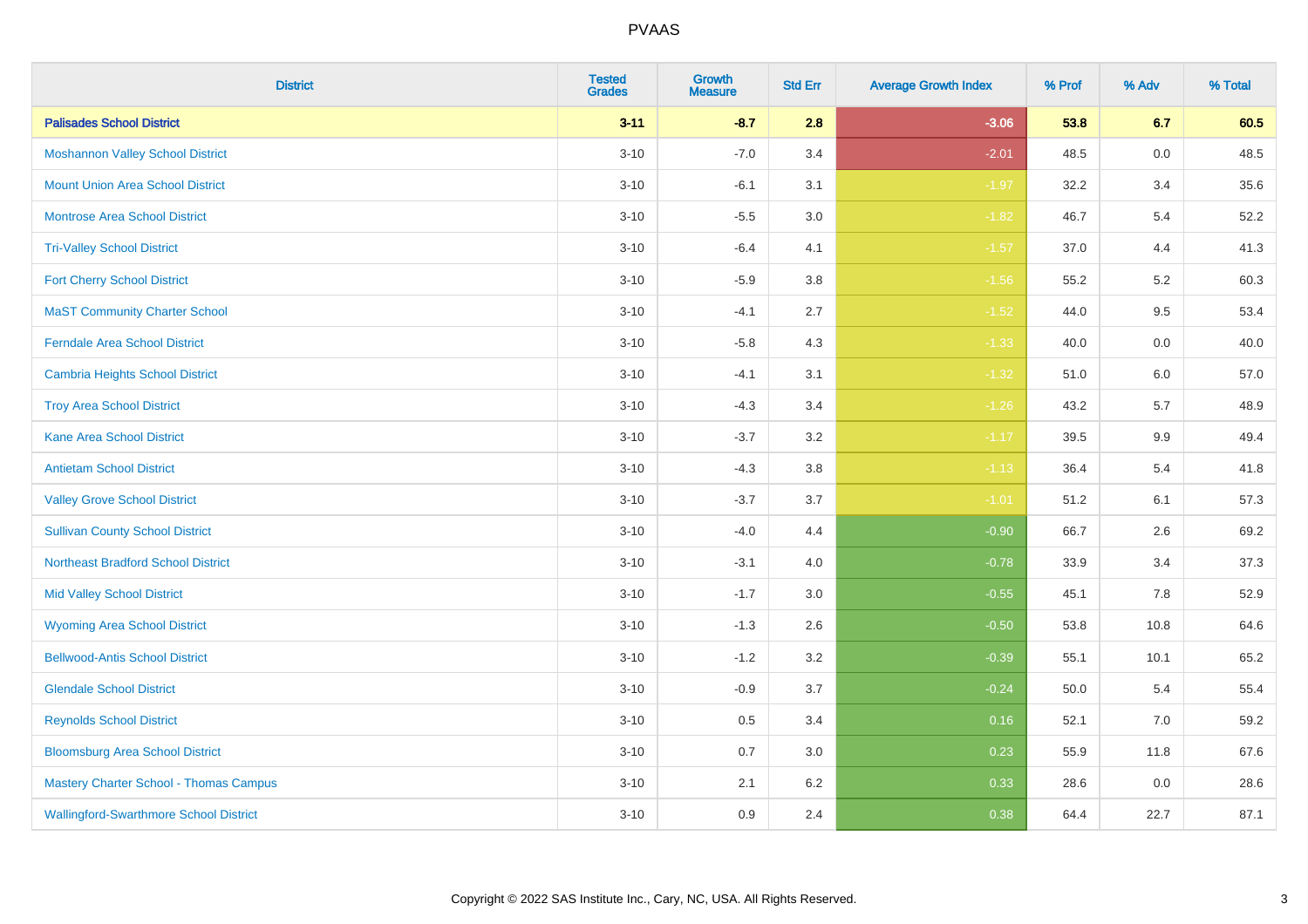| <b>District</b>                                    | <b>Tested</b><br><b>Grades</b> | <b>Growth</b><br><b>Measure</b> | <b>Std Err</b> | <b>Average Growth Index</b> | % Prof | % Adv | % Total |
|----------------------------------------------------|--------------------------------|---------------------------------|----------------|-----------------------------|--------|-------|---------|
| <b>Palisades School District</b>                   | $3 - 11$                       | $-8.7$                          | 2.8            | $-3.06$                     | 53.8   | 6.7   | 60.5    |
| <b>Harmony Area School District</b>                | $3 - 10$                       | 4.5                             | 6.3            | 0.72                        | 33.3   | 13.3  | 46.7    |
| <b>Southeastern Greene School District</b>         | $3 - 10$                       | 3.3                             | 4.6            | 0.72                        | 57.6   | 6.1   | 63.6    |
| <b>Shanksville-Stonycreek School District</b>      | $3 - 10$                       | $7.0\,$                         | 5.9            | 1.20                        | 64.7   | 17.6  | 82.4    |
| <b>MaST Community Charter School II</b>            | $3 - 10$                       | 4.4                             | 3.2            | 1.37                        | 28.4   | 3.4   | 31.8    |
| <b>South Butler County School District</b>         | $3 - 10$                       | 3.9                             | 2.5            | 1.54                        | 53.1   | 16.6  | 69.7    |
| Allegheny-Clarion Valley School District           | $3 - 10$                       | 7.8                             | 4.7            | 1.65                        | 53.3   | 3.3   | 56.7    |
| <b>Sto-Rox School District</b>                     | $3 - 10$                       | 6.6                             | 3.7            | 1.80                        | 13.4   | 0.0   | 13.4    |
| <b>Monessen City School District</b>               | $3 - 10$                       | 8.3                             | 4.5            | 1.85                        | 42.9   | 2.9   | 45.7    |
| <b>Beaver Area School District</b>                 | $3 - 10$                       | 4.7                             | 2.4            | 1.94                        | 57.4   | 16.8  | 74.2    |
| <b>Central Valley School District</b>              | $3 - 10$                       | 4.8                             | 2.4            | 1.98                        | 56.9   | 9.0   | 65.9    |
| <b>Muhlenberg School District</b>                  | $3 - 10$                       | 4.0                             | 1.9            | 2.10                        | 34.2   | 2.6   | 36.8    |
| <b>Carbondale Area School District</b>             | $3 - 10$                       | 7.4                             | 3.3            | 2.25                        | 56.6   | 2.6   | 59.2    |
| <b>Collegium Charter School</b>                    | $3 - 10$                       | 5.9                             | 2.5            | 2.33                        | 38.1   | 7.9   | 46.0    |
| <b>Belmont Charter School</b>                      | $3 - 10$                       | 16.0                            | 6.5            | 2.45                        | 64.3   | 0.0   | 64.3    |
| <b>Bethlehem-Center School District</b>            | $3 - 10$                       | 8.1                             | 3.3            | 2.46                        | 35.1   | 1.4   | 36.5    |
| <b>Mars Area School District</b>                   | $3 - 10$                       | 5.7                             | 2.1            | 2.75                        | 57.9   | 18.2  | 76.1    |
| <b>Freeport Area School District</b>               | $3 - 10$                       | 9.7                             | 2.5            | 3.91                        | 57.5   | 17.8  | 75.3    |
| <b>Centennial School District</b>                  | $3 - 10$                       | 7.1                             | 1.7            | 4.29                        | 50.1   | 8.7   | 58.9    |
| <b>Commonwealth Charter Academy Charter School</b> | $3 - 10$                       | 9.1                             | 1.9            | 4.90                        | 47.2   | 9.1   | 56.3    |
| <b>Fleetwood Area School District</b>              | $3 - 10$                       | 12.2                            | 2.2            | 5.68                        | 53.5   | 11.6  | 65.2    |
| <b>Avon Grove School District</b>                  | $3 - 10$                       | 10.0                            | 1.6            | 6.26                        | 56.3   | 18.6  | 74.9    |
| <b>Derry Township School District</b>              | $3 - 10$                       | 12.8                            | 2.0            | 6.39                        | 54.8   | 25.8  | 80.6    |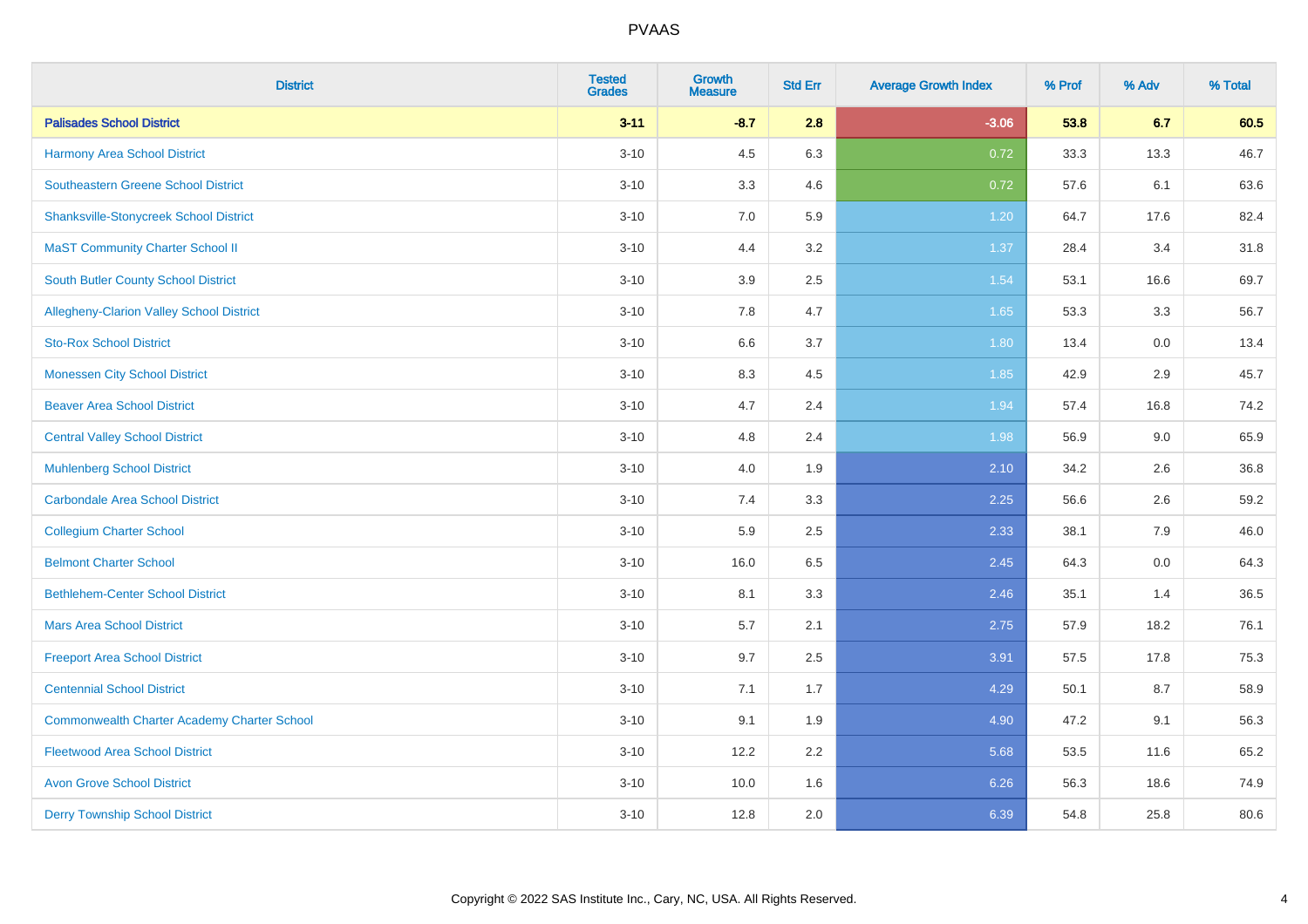| <b>District</b>                                | <b>Tested</b><br><b>Grades</b> | Growth<br><b>Measure</b> | <b>Std Err</b> | <b>Average Growth Index</b> | % Prof | % Adv   | % Total |
|------------------------------------------------|--------------------------------|--------------------------|----------------|-----------------------------|--------|---------|---------|
| <b>Palisades School District</b>               | $3 - 11$                       | $-8.7$                   | 2.8            | $-3.06$                     | 53.8   | 6.7     | 60.5    |
| <b>Garnet Valley School District</b>           | $3 - 10$                       | 10.9                     | 1.7            | 6.53                        | 67.1   | 19.0    | 86.1    |
| <b>Wissahickon School District</b>             | $3 - 10$                       | 12.5                     | 1.8            | 6.85                        | 58.3   | 22.4    | 80.7    |
| Owen J Roberts School District                 | $3 - 11$                       | $-12.3$                  | 1.6            | $-7.61$                     | 57.0   | 11.9    | 69.0    |
| <b>Hatboro-Horsham School District</b>         | $3 - 11$                       | $-12.8$                  | 1.7            | $-7.47$                     | 45.6   | 7.2     | 52.8    |
| Philipsburg-Osceola Area School District       | $3 - 11$                       | $-24.8$                  | 3.3            | $-7.43$                     | 19.7   | 2.6     | 22.4    |
| <b>Chambersburg Area School District</b>       | $3 - 11$                       | $-9.5$                   | 1.3            | $-7.20$                     | 42.7   | $8.6\,$ | 51.4    |
| <b>Northwestern School District</b>            | $3 - 11$                       | $-24.9$                  | 3.5            | $-7.13$                     | 42.6   | 2.9     | 45.6    |
| <b>Bristol Township School District</b>        | $3 - 11$                       | $-13.9$                  | 2.0            | $-7.05$                     | 31.0   | 3.7     | 34.7    |
| <b>Curwensville Area School District</b>       | $3 - 11$                       | $-27.9$                  | 4.1            | $-6.72$                     | 42.5   | 4.1     | 46.6    |
| Mifflinburg Area School District               | $3 - 11$                       | $-15.8$                  | 2.5            | $-6.30$                     | 42.4   | 4.0     | 46.4    |
| <b>Ringgold School District</b>                | $3 - 11$                       | $-14.7$                  | 2.4            | $-6.04$                     | 41.5   | 7.9     | 49.4    |
| <b>Springfield Township School District</b>    | $3 - 11$                       | $-18.9$                  | 3.2            | $-5.88$                     | 62.6   | 3.6     | 66.3    |
| <b>Solanco School District</b>                 | $3 - 11$                       | $-11.0$                  | 2.0            | $-5.55$                     | 41.6   | 4.5     | 46.1    |
| <b>Exeter Township School District</b>         | $3 - 11$                       | $-10.4$                  | 1.9            | $-5.44$                     | 50.6   | 2.7     | 53.3    |
| <b>Southern Fulton School District</b>         | $3 - 11$                       | $-23.7$                  | 4.4            | $-5.37$                     | 34.2   | 10.5    | 44.7    |
| <b>Plum Borough School District</b>            | $3 - 11$                       | $-11.3$                  | 2.2            | $-5.19$                     | 51.1   | 9.0     | 60.1    |
| <b>Titusville Area School District</b>         | $3 - 11$                       | $-13.2$                  | 2.6            | $-4.99$                     | 43.2   | 4.8     | 48.0    |
| Southern Columbia Area School District         | $3 - 11$                       | $-14.6$                  | 3.0            | $-4.92$                     | 55.0   | 4.0     | 59.0    |
| Schuylkill Haven Area School District          | $3 - 11$                       | $-15.3$                  | 3.1            | $-4.87$                     | 49.7   | 2.4     | 52.1    |
| <b>Tacony Academy Charter School</b>           | $3 - 11$                       | $-14.7$                  | 3.0            | $-4.82$                     | 22.4   | 1.8     | 24.1    |
| <b>Frazier School District</b>                 | $3 - 11$                       | $-17.2$                  | 3.7            | $-4.70$                     | 37.1   | 1.6     | 38.7    |
| <b>Riverside Beaver County School District</b> | $3 - 11$                       | $-14.0$                  | 3.0            | $-4.64$                     | 49.4   | 8.8     | 58.2    |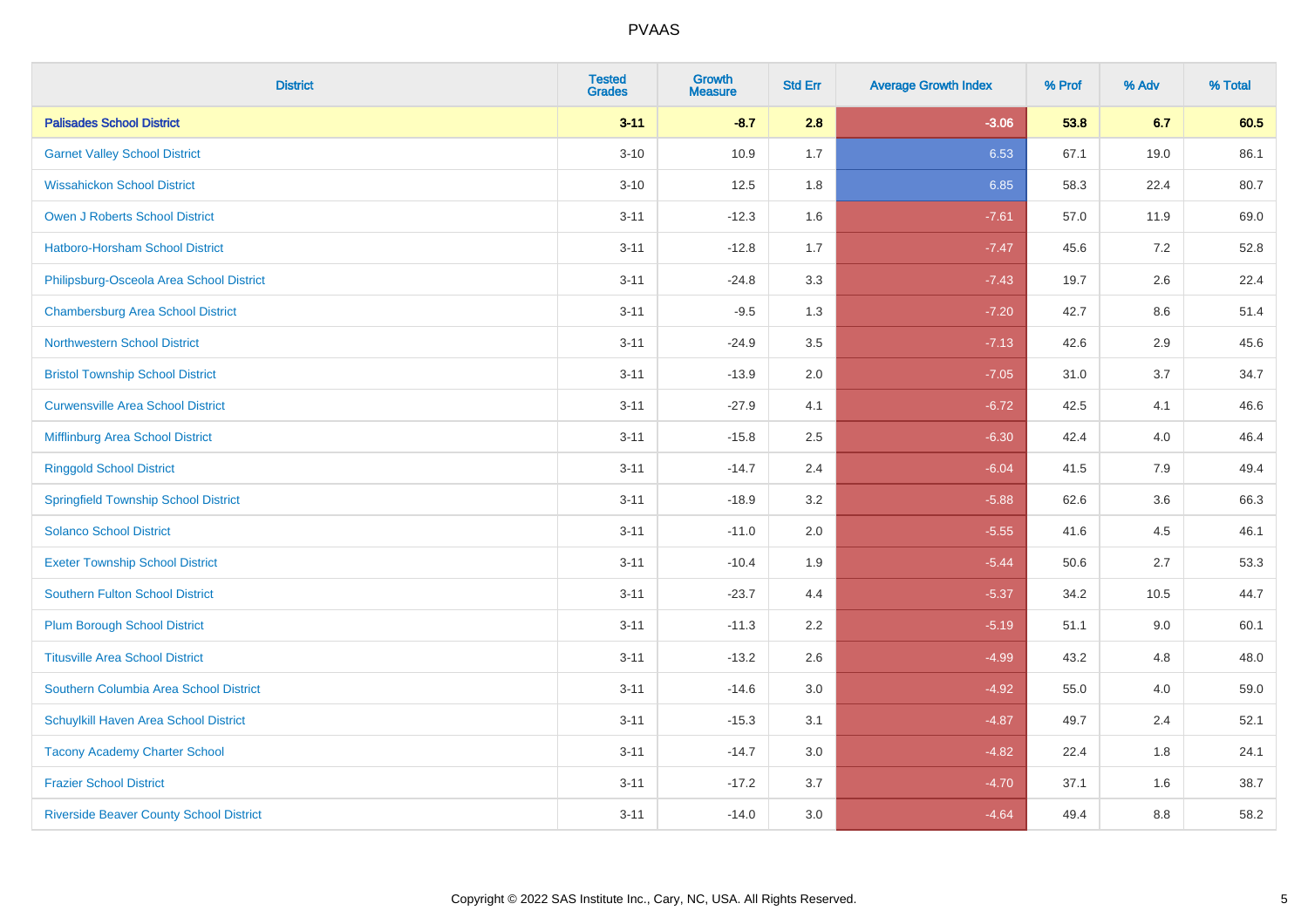| <b>District</b>                               | <b>Tested</b><br><b>Grades</b> | Growth<br><b>Measure</b> | <b>Std Err</b> | <b>Average Growth Index</b> | % Prof | % Adv | % Total |
|-----------------------------------------------|--------------------------------|--------------------------|----------------|-----------------------------|--------|-------|---------|
| <b>Palisades School District</b>              | $3 - 11$                       | $-8.7$                   | 2.8            | $-3.06$                     | 53.8   | 6.7   | 60.5    |
| <b>Butler Area School District</b>            | $3 - 11$                       | $-6.5$                   | 1.5            | $-4.26$                     | 42.5   | 9.4   | 51.9    |
| Southern Tioga School District                | $3 - 11$                       | $-11.5$                  | 2.7            | $-4.25$                     | 47.8   | 6.4   | 54.3    |
| <b>South Park School District</b>             | $3 - 11$                       | $-11.3$                  | 2.7            | $-4.23$                     | 53.5   | 13.7  | 67.3    |
| <b>Wellsboro Area School District</b>         | $3 - 11$                       | $-12.4$                  | 3.0            | $-4.11$                     | 49.2   | 11.9  | 61.1    |
| <b>Big Spring School District</b>             | $3 - 11$                       | $-9.8$                   | 2.4            | $-4.00$                     | 38.6   | 8.9   | 47.5    |
| Southern Huntingdon County School District    | $3 - 11$                       | $-12.9$                  | 3.2            | $-3.98$                     | 32.5   | 2.5   | 35.0    |
| <b>Minersville Area School District</b>       | $3 - 11$                       | $-14.4$                  | 3.7            | $-3.90$                     | 39.3   | 3.3   | 42.6    |
| Propel Charter School - Braddock Hills        | $3 - 11$                       | $-13.6$                  | 3.6            | $-3.81$                     | 9.7    | 1.6   | 11.3    |
| Johnsonburg Area School District              | $3 - 11$                       | $-14.1$                  | 3.9            | $-3.62$                     | 54.0   | 4.6   | 58.6    |
| <b>Berwick Area School District</b>           | $3 - 11$                       | $-9.3$                   | 2.6            | $-3.59$                     | 42.1   | 5.5   | 47.6    |
| <b>Ridgway Area School District</b>           | $3 - 11$                       | $-14.5$                  | 4.1            | $-3.56$                     | 49.0   | 9.8   | 58.8    |
| <b>Moniteau School District</b>               | $3 - 11$                       | $-11.8$                  | 3.3            | $-3.56$                     | 50.0   | 6.3   | 56.3    |
| <b>Milton Area School District</b>            | $3 - 11$                       | $-8.7$                   | 2.5            | $-3.52$                     | 45.4   | 6.9   | 52.3    |
| <b>Penn-Delco School District</b>             | $3 - 11$                       | $-6.8$                   | 1.9            | $-3.51$                     | 46.6   | 3.2   | 49.8    |
| <b>Williamsburg Community School District</b> | $3 - 11$                       | $-14.3$                  | 4.1            | $-3.48$                     | 28.3   | 0.0   | 28.3    |
| <b>Elizabeth Forward School District</b>      | $3 - 11$                       | $-8.4$                   | 2.4            | $-3.41$                     | 51.7   | 4.0   | 55.7    |
| <b>Steelton-Highspire School District</b>     | $3 - 11$                       | $-11.8$                  | 3.5            | $-3.40$                     | 14.5   | 0.0   | 14.5    |
| <b>Boyertown Area School District</b>         | $3 - 11$                       | $-4.7$                   | 1.5            | $-3.17$                     | 55.2   | 11.3  | 66.5    |
| <b>Wallenpaupack Area School District</b>     | $3 - 11$                       | $-7.1$                   | 2.3            | $-3.09$                     | 40.8   | 2.4   | 43.1    |
| <b>Dubois Area School District</b>            | $3 - 11$                       | $-6.2$                   | 2.0            | $-3.07$                     | 50.9   | 13.4  | 64.3    |
| <b>Palisades School District</b>              | $3 - 11$                       | $-8.7$                   | 2.8            | $-3.06$                     | 53.8   | 6.7   | 60.5    |
| <b>Pittsburgh School District</b>             | $3 - 11$                       | $-3.3$                   | 1.1            | $-3.04$                     | 33.9   | 8.2   | 42.1    |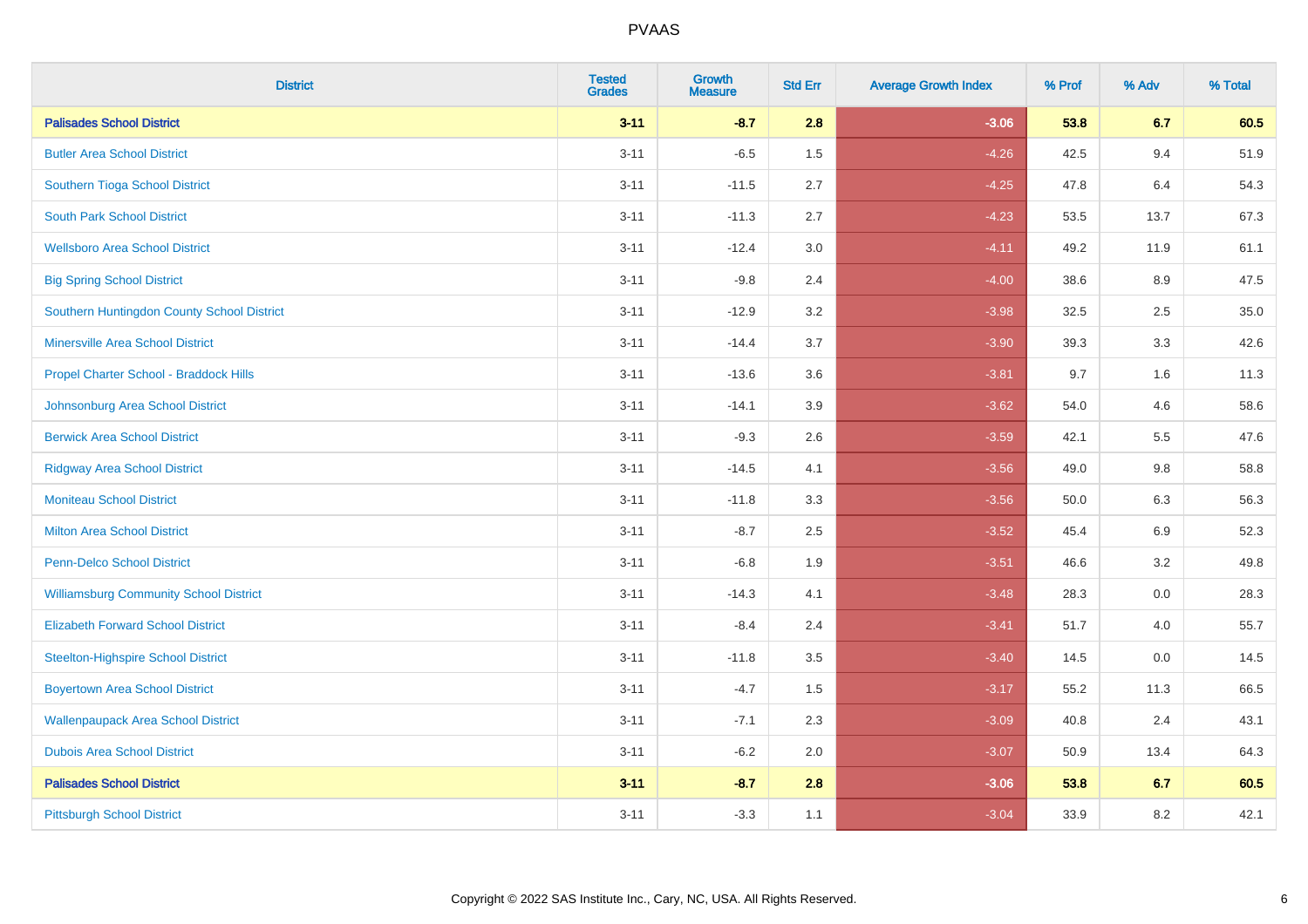| <b>District</b>                              | <b>Tested</b><br><b>Grades</b> | <b>Growth</b><br><b>Measure</b> | <b>Std Err</b> | <b>Average Growth Index</b> | % Prof | % Adv | % Total |
|----------------------------------------------|--------------------------------|---------------------------------|----------------|-----------------------------|--------|-------|---------|
| <b>Palisades School District</b>             | $3 - 11$                       | $-8.7$                          | 2.8            | $-3.06$                     | 53.8   | 6.7   | 60.5    |
| Philadelphia Academy Charter School          | $3 - 11$                       | $-8.9$                          | 2.9            | $-3.04$                     | 50.5   | 2.9   | 53.4    |
| <b>North East School District</b>            | $3 - 11$                       | $-9.3$                          | 3.1            | $-3.02$                     | 62.6   | 14.4  | 77.0    |
| <b>Penn Hills School District</b>            | $3 - 11$                       | $-7.6$                          | 2.6            | $-2.94$                     | 33.1   | 0.7   | 33.8    |
| <b>Rochester Area School District</b>        | $3 - 11$                       | $-13.2$                         | 4.6            | $-2.89$                     | 19.5   | 1.3   | 20.8    |
| <b>Propel Charter School-Homestead</b>       | $3 - 11$                       | $-11.7$                         | 4.1            | $-2.84$                     | 15.9   | 0.0   | 15.9    |
| Nazareth Area School District                | $3 - 11$                       | $-4.7$                          | 1.7            | $-2.82$                     | 59.2   | 9.9   | 69.0    |
| <b>Carlisle Area School District</b>         | $3 - 11$                       | $-5.3$                          | 1.9            | $-2.81$                     | 54.0   | 6.3   | 60.3    |
| <b>Redbank Valley School District</b>        | $3 - 11$                       | $-9.5$                          | 3.4            | $-2.77$                     | 31.5   | 4.9   | 36.4    |
| <b>Highlands School District</b>             | $3 - 11$                       | $-7.4$                          | 2.7            | $-2.76$                     | 44.4   | 3.7   | 48.2    |
| <b>Forest Hills School District</b>          | $3 - 11$                       | $-7.3$                          | 2.7            | $-2.74$                     | 41.1   | 13.7  | 54.8    |
| <b>Trinity Area School District</b>          | $3 - 11$                       | $-5.4$                          | 2.0            | $-2.71$                     | 48.3   | 11.8  | 60.1    |
| South Allegheny School District              | $3 - 11$                       | $-8.8$                          | 3.2            | $-2.70$                     | 40.5   | 0.0   | 40.5    |
| <b>Blairsville-Saltsburg School District</b> | $3 - 11$                       | $-8.0$                          | 3.0            | $-2.68$                     | 37.3   | 7.0   | 44.3    |
| <b>Harbor Creek School District</b>          | $3 - 11$                       | $-7.1$                          | 2.7            | $-2.67$                     | 48.8   | 15.2  | 64.0    |
| <b>Pine Grove Area School District</b>       | $3 - 11$                       | $-7.7$                          | 2.9            | $-2.66$                     | 42.3   | 7.7   | 50.0    |
| <b>Dunmore School District</b>               | $3 - 11$                       | $-7.7$                          | 2.9            | $-2.62$                     | 34.0   | 7.2   | 41.2    |
| <b>Coatesville Area School District</b>      | $3 - 11$                       | $-4.4$                          | 1.7            | $-2.62$                     | 36.3   | 4.2   | 40.5    |
| <b>Slippery Rock Area School District</b>    | $3 - 11$                       | $-6.3$                          | 2.5            | $-2.51$                     | 56.2   | 9.5   | 65.7    |
| <b>North Star School District</b>            | $3 - 11$                       | $-8.7$                          | 3.5            | $-2.51$                     | 47.8   | 6.0   | 53.7    |
| <b>Keystone Central School District</b>      | $3 - 11$                       | $-5.1$                          | 2.0            | $-2.46$                     | 44.7   | 4.6   | 49.4    |
| <b>Sugar Valley Rural Charter School</b>     | $3 - 11$                       | $-11.0$                         | 4.5            | $-2.46$                     | 14.9   | 0.0   | 14.9    |
| <b>Mohawk Area School District</b>           | $3 - 11$                       | $-7.5$                          | 3.1            | $-2.45$                     | 49.4   | 11.0  | 60.4    |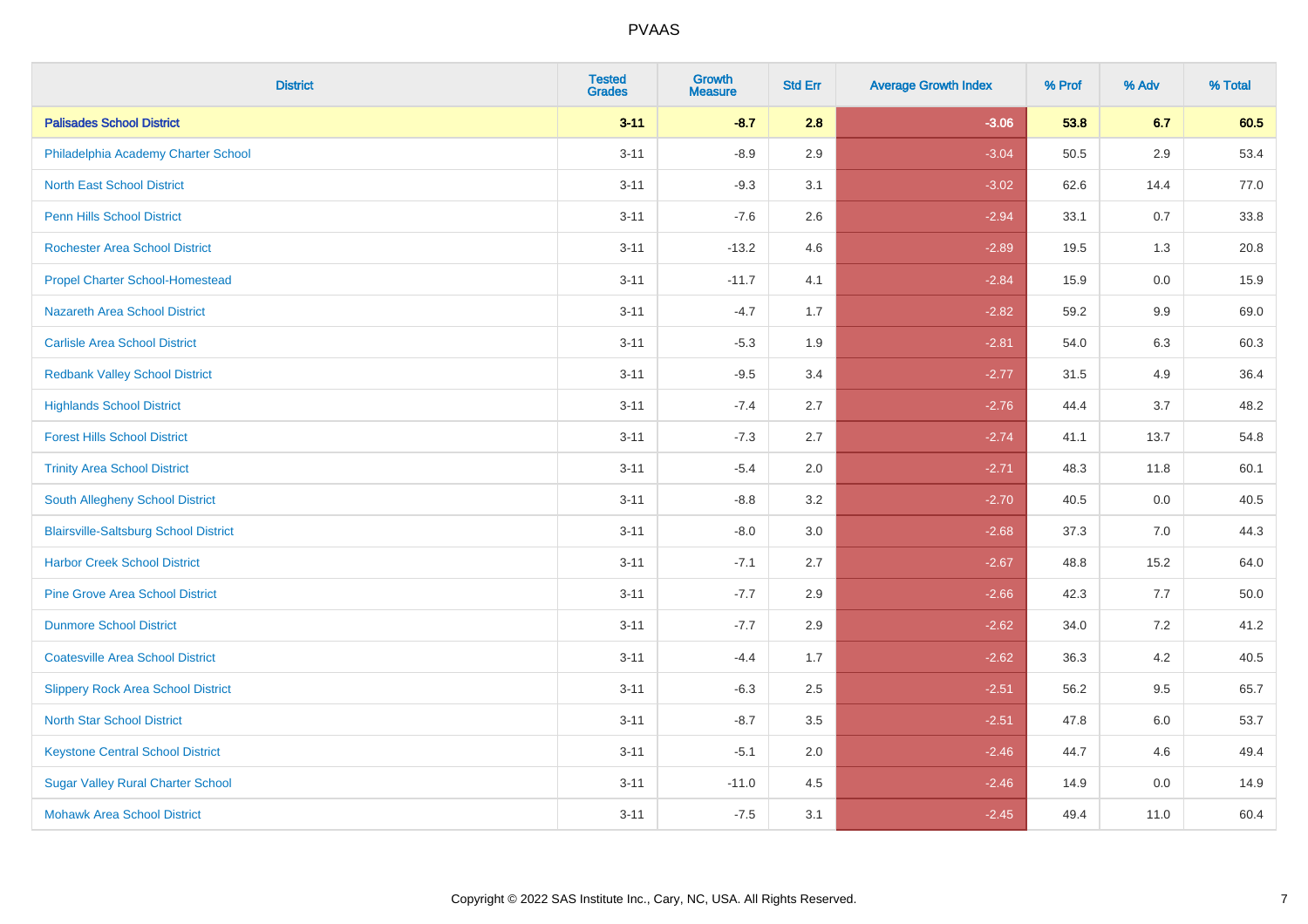| <b>District</b>                                | <b>Tested</b><br><b>Grades</b> | <b>Growth</b><br><b>Measure</b> | <b>Std Err</b> | <b>Average Growth Index</b> | % Prof | % Adv | % Total |
|------------------------------------------------|--------------------------------|---------------------------------|----------------|-----------------------------|--------|-------|---------|
| <b>Palisades School District</b>               | $3 - 11$                       | $-8.7$                          | 2.8            | $-3.06$                     | 53.8   | 6.7   | 60.5    |
| <b>Farrell Area School District</b>            | $3 - 11$                       | $-10.4$                         | 4.3            | $-2.41$                     | 19.0   | 0.0   | 19.0    |
| <b>Freedom Area School District</b>            | $3 - 11$                       | $-7.1$                          | 3.0            | $-2.37$                     | 43.8   | 4.2   | 47.9    |
| <b>Southmoreland School District</b>           | $3 - 11$                       | $-8.3$                          | 3.6            | $-2.32$                     | 56.8   | 7.2   | 64.0    |
| <b>Upper Moreland Township School District</b> | $3 - 11$                       | $-5.0$                          | 2.2            | $-2.31$                     | 57.9   | 4.0   | 61.9    |
| Salisbury-Elk Lick School District             | $3 - 11$                       | $-13.5$                         | 5.9            | $-2.30$                     | 27.8   | 0.0   | 27.8    |
| Indiana Area School District                   | $3 - 11$                       | $-5.3$                          | 2.3            | $-2.28$                     | 47.6   | 18.4  | 66.1    |
| <b>Oxford Area School District</b>             | $3 - 11$                       | $-4.3$                          | 1.9            | $-2.26$                     | 41.3   | 8.0   | 49.3    |
| <b>East Lycoming School District</b>           | $3 - 11$                       | $-6.0$                          | 2.7            | $-2.24$                     | 48.3   | 4.2   | 52.5    |
| <b>Windber Area School District</b>            | $3 - 11$                       | $-7.2$                          | 3.2            | $-2.24$                     | 55.4   | 7.2   | 62.6    |
| <b>Muncy School District</b>                   | $3 - 11$                       | $-8.1$                          | 3.7            | $-2.21$                     | 42.0   | 3.8   | 45.8    |
| Jim Thorpe Area School District                | $3 - 11$                       | $-5.8$                          | 2.7            | $-2.19$                     | 33.3   | 7.4   | 40.7    |
| <b>Perkiomen Valley School District</b>        | $3 - 11$                       | $-3.5$                          | 1.6            | $-2.18$                     | 53.8   | 13.4  | 67.2    |
| <b>Crawford Central School District</b>        | $3 - 11$                       | $-4.7$                          | 2.2            | $-2.15$                     | 40.6   | 10.5  | 51.1    |
| <b>Aliquippa School District</b>               | $3 - 11$                       | $-9.0$                          | 4.2            | $-2.14$                     | 11.0   | 0.0   | 11.0    |
| <b>Williams Valley School District</b>         | $3 - 11$                       | $-7.3$                          | 3.4            | $-2.13$                     | 23.2   | 0.0   | 23.2    |
| <b>Middletown Area School District</b>         | $3 - 11$                       | $-5.3$                          | 2.6            | $-2.05$                     | 46.4   | 5.3   | 51.7    |
| <b>Karns City Area School District</b>         | $3 - 11$                       | $-6.0$                          | 2.9            | $-2.03$                     | 53.1   | 8.3   | 61.5    |
| <b>Corry Area School District</b>              | $3 - 11$                       | $-5.3$                          | 2.6            | $-2.03$                     | 38.5   | 6.0   | 44.5    |
| <b>Upper Dauphin Area School District</b>      | $3 - 11$                       | $-6.3$                          | 3.2            | $-1.98$                     | 37.4   | 4.8   | 42.2    |
| <b>Bermudian Springs School District</b>       | $3 - 11$                       | $-5.5$                          | 2.9            | $-1.94$                     | 56.4   | 6.8   | 63.2    |
| <b>Somerset Area School District</b>           | $3 - 11$                       | $-4.4$                          | 2.3            | $-1.93$                     | 44.4   | 14.9  | 59.3    |
| <b>Mount Pleasant Area School District</b>     | $3 - 11$                       | $-5.0$                          | 2.6            | $-1.93$                     | 52.6   | 0.0   | 52.6    |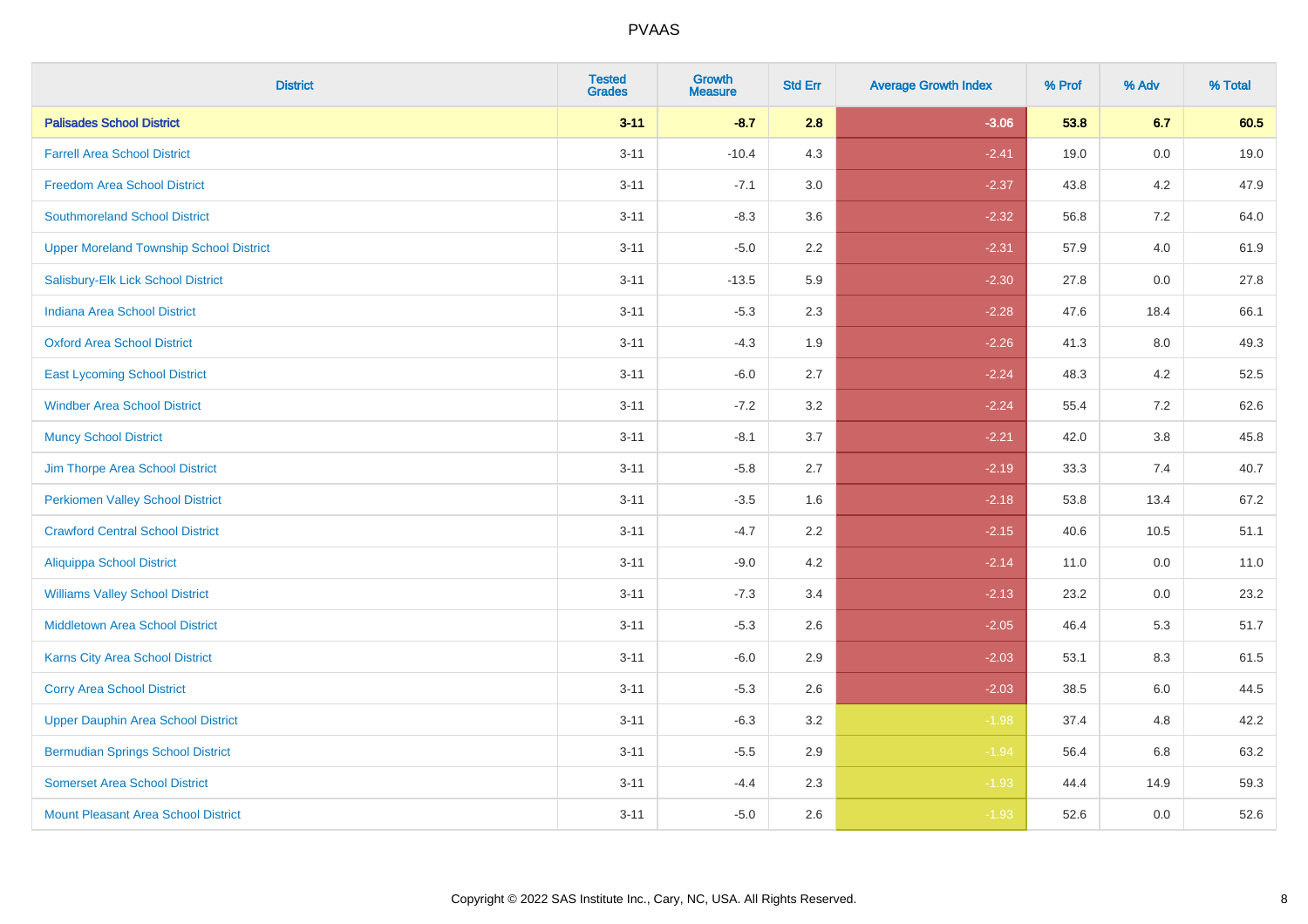| <b>District</b>                                | <b>Tested</b><br><b>Grades</b> | <b>Growth</b><br><b>Measure</b> | <b>Std Err</b> | <b>Average Growth Index</b> | % Prof | % Adv   | % Total |
|------------------------------------------------|--------------------------------|---------------------------------|----------------|-----------------------------|--------|---------|---------|
| <b>Palisades School District</b>               | $3 - 11$                       | $-8.7$                          | 2.8            | $-3.06$                     | 53.8   | 6.7     | 60.5    |
| <b>Gettysburg Area School District</b>         | $3 - 11$                       | $-4.0$                          | 2.1            | $-1.89$                     | 45.3   | 14.0    | 59.3    |
| <b>Greensburg Salem School District</b>        | $3 - 11$                       | $-4.4$                          | 2.4            | $-1.88$                     | 47.6   | 4.9     | 52.4    |
| <b>East Allegheny School District</b>          | $3 - 11$                       | $-6.3$                          | 3.3            | $-1.87$                     | 31.9   | 9.7     | 41.7    |
| <b>Western Beaver County School District</b>   | $3 - 11$                       | $-7.8$                          | 4.2            | $-1.87$                     | 56.5   | 6.5     | 63.0    |
| <b>Kiski Area School District</b>              | $3 - 11$                       | $-3.7$                          | 2.0            | $-1.86$                     | 57.4   | 10.4    | 67.8    |
| <b>Brandywine Heights Area School District</b> | $3 - 11$                       | $-4.9$                          | 2.7            | $-1.81$                     | 49.2   | 8.2     | 57.4    |
| <b>Pequea Valley School District</b>           | $3 - 11$                       | $-5.8$                          | 3.2            | $-1.80$                     | 39.8   | 9.1     | 48.9    |
| <b>Pittston Area School District</b>           | $3 - 11$                       | $-10.1$                         | 5.6            | $-1.80$                     | 38.1   | 9.5     | 47.6    |
| <b>Washington School District</b>              | $3 - 11$                       | $-4.9$                          | $2.8\,$        | $-1.76$                     | 30.1   | 2.4     | 32.5    |
| <b>Canton Area School District</b>             | $3 - 11$                       | $-5.5$                          | 3.2            | $-1.75$                     | 40.7   | 2.3     | 43.0    |
| <b>Brentwood Borough School District</b>       | $3 - 11$                       | $-5.3$                          | 3.0            | $-1.72$                     | 52.0   | 6.1     | 58.2    |
| East Pennsboro Area School District            | $3 - 11$                       | $-4.2$                          | 2.5            | $-1.71$                     | 60.8   | 8.5     | 69.3    |
| <b>Fairfield Area School District</b>          | $3 - 11$                       | $-5.6$                          | 3.4            | $-1.66$                     | 57.9   | 4.0     | 61.8    |
| <b>Shamokin Area School District</b>           | $3 - 11$                       | $-7.7$                          | 4.8            | $-1.60$                     | 38.1   | 3.2     | 41.3    |
| <b>Claysburg-Kimmel School District</b>        | $3 - 11$                       | $-5.7$                          | 4.0            | $-1.42$                     | 42.9   | 8.2     | 51.0    |
| <b>Westmont Hilltop School District</b>        | $3 - 11$                       | $-4.0$                          | 2.8            | $-1.40$                     | 36.3   | 13.3    | 49.6    |
| <b>Greencastle-Antrim School District</b>      | $3 - 11$                       | $-3.0$                          | 2.2            | $-1.36$                     | 62.4   | $9.9\,$ | 72.3    |
| <b>Ellwood City Area School District</b>       | $3 - 11$                       | $-4.2$                          | 3.2            | $-1.29$                     | 54.1   | 14.1    | 68.2    |
| <b>Shade-Central City School District</b>      | $3 - 11$                       | $-5.9$                          | 4.6            | $-1.28$                     | 27.8   | 0.0     | 27.8    |
| <b>Elk Lake School District</b>                | $3 - 11$                       | $-4.0$                          | 3.3            | $-1.23$                     | 46.2   | 3.3     | 49.4    |
| <b>Riverview School District</b>               | $3 - 11$                       | $-4.6$                          | 3.8            | $-1.20$                     | 57.9   | 15.8    | 73.7    |
| <b>Greater Johnstown School District</b>       | $3 - 11$                       | $-3.1$                          | 2.6            | $-1.19$                     | 26.1   | 0.0     | 26.1    |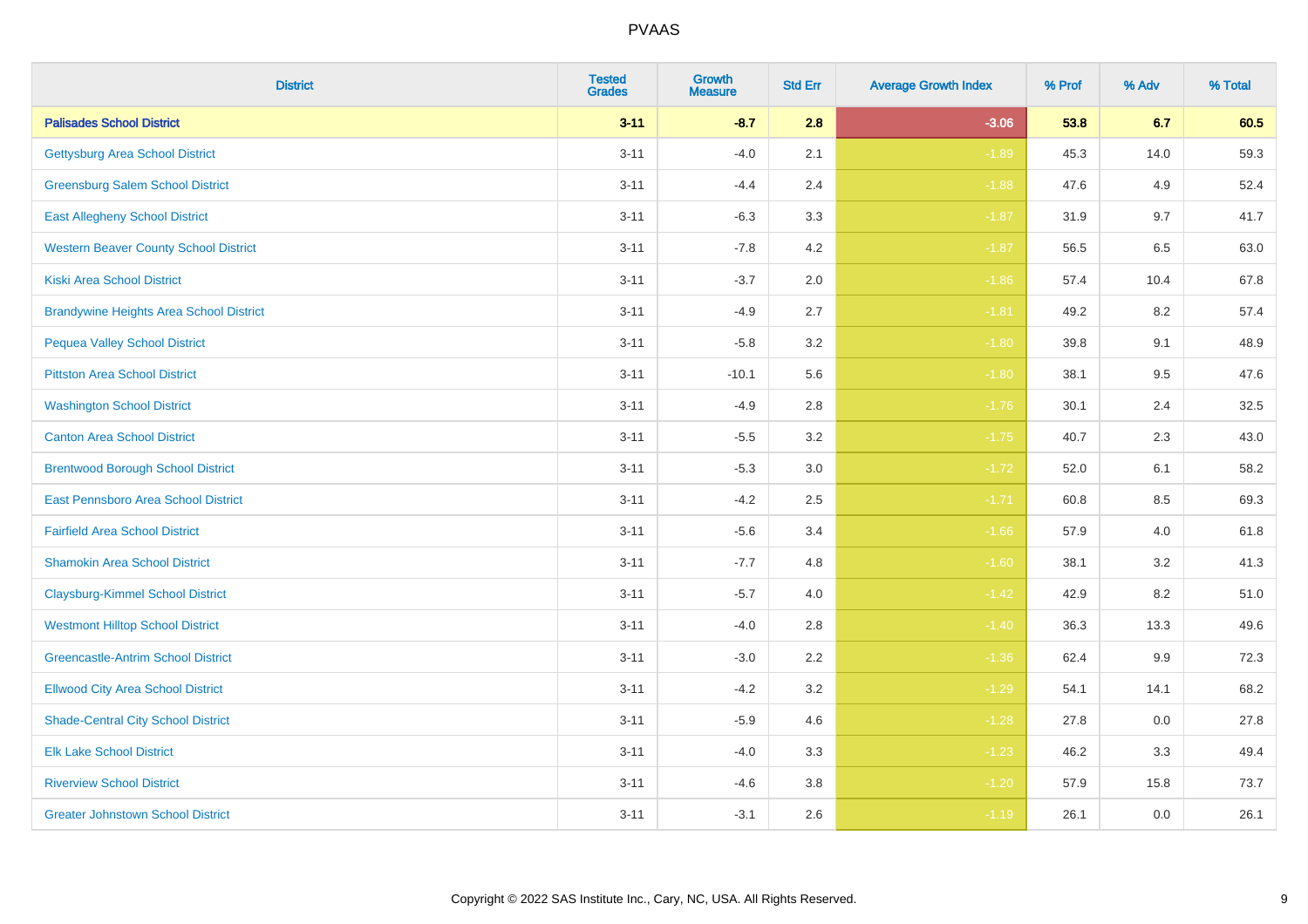| <b>District</b>                              | <b>Tested</b><br><b>Grades</b> | Growth<br><b>Measure</b> | <b>Std Err</b> | <b>Average Growth Index</b> | % Prof | % Adv   | % Total |
|----------------------------------------------|--------------------------------|--------------------------|----------------|-----------------------------|--------|---------|---------|
| <b>Palisades School District</b>             | $3 - 11$                       | $-8.7$                   | 2.8            | $-3.06$                     | 53.8   | 6.7     | 60.5    |
| <b>Big Beaver Falls Area School District</b> | $3 - 11$                       | $-3.9$                   | 3.3            | $-1.18$                     | 34.1   | 3.5     | 37.6    |
| <b>Chichester School District</b>            | $3 - 11$                       | $-2.7$                   | 2.3            | $-1.17$                     | 44.6   | 6.6     | 51.2    |
| Jeannette City School District               | $3 - 11$                       | $-4.3$                   | 3.8            | $-1.13$                     | 46.7   | $7.5\,$ | 54.2    |
| <b>Dallas School District</b>                | $3 - 11$                       | $-2.5$                   | 2.2            | $-1.12$                     | 54.9   | 7.6     | 62.4    |
| Juniata Valley School District               | $3 - 11$                       | $-3.9$                   | 3.5            | $-1.10$                     | 44.4   | 3.5     | 47.8    |
| <b>Riverside School District</b>             | $3 - 11$                       | $-3.2$                   | 3.0            | $-1.09$                     | 43.0   | 9.0     | 52.0    |
| <b>Quaker Valley School District</b>         | $3 - 11$                       | $-2.8$                   | 2.6            | $-1.08$                     | 55.2   | 13.2    | 68.4    |
| Oil City Area School District                | $3 - 11$                       | $-2.9$                   | 2.6            | $-1.08$                     | 44.4   | 5.8     | 50.2    |
| <b>West Greene School District</b>           | $3 - 11$                       | $-4.5$                   | 4.3            | $-1.04$                     | 36.6   | 7.3     | 43.9    |
| <b>Lewisburg Area School District</b>        | $3 - 11$                       | $-2.7$                   | 2.6            | $-1.03$                     | 57.0   | 18.5    | 75.6    |
| <b>Seneca Valley School District</b>         | $3 - 11$                       | $-1.4$                   | 1.4            | $-0.99$                     | 57.2   | 11.4    | 68.6    |
| <b>North Hills School District</b>           | $3 - 11$                       | $-1.8$                   | 1.8            | $-0.96$                     | 59.1   | 14.1    | 73.2    |
| <b>Wyoming Valley West School District</b>   | $3 - 11$                       | $-2.2$                   | 2.4            | $-0.91$                     | 49.4   | 3.0     | 52.4    |
| <b>Austin Area School District</b>           | $3 - 11$                       | $-5.7$                   | 6.4            | $-0.90$                     | 33.3   | 5.6     | 38.9    |
| <b>Montour School District</b>               | $3 - 11$                       | $-1.8$                   | 2.1            | $-0.88$                     | 61.4   | 15.1    | 76.5    |
| <b>Charleroi School District</b>             | $3 - 11$                       | $-2.6$                   | 3.0            | $-0.86$                     | 55.7   | 7.4     | 63.1    |
| <b>Phoenixville Area School District</b>     | $3 - 11$                       | $-1.7$                   | 2.1            | $-0.83$                     | 59.9   | 10.6    | 70.5    |
| <b>Chartiers Valley School District</b>      | $3 - 11$                       | $-1.7$                   | 2.0            | $-0.81$                     | 54.7   | 8.4     | 63.1    |
| <b>Forest Area School District</b>           | $3 - 11$                       | $-4.4$                   | 5.4            | $-0.81$                     | 36.2   | 2.1     | 38.3    |
| <b>Lebanon School District</b>               | $3 - 11$                       | $-1.6$                   | 1.9            | $-0.80$                     | 24.4   | 2.6     | 27.0    |
| Shenango Area School District                | $3 - 11$                       | $-2.6$                   | 3.3            | $-0.79$                     | 50.6   | 13.9    | 64.6    |
| <b>Gillingham Charter School</b>             | $3 - 11$                       | $-4.4$                   | 5.6            | $-0.77$                     | 20.8   | 8.3     | 29.2    |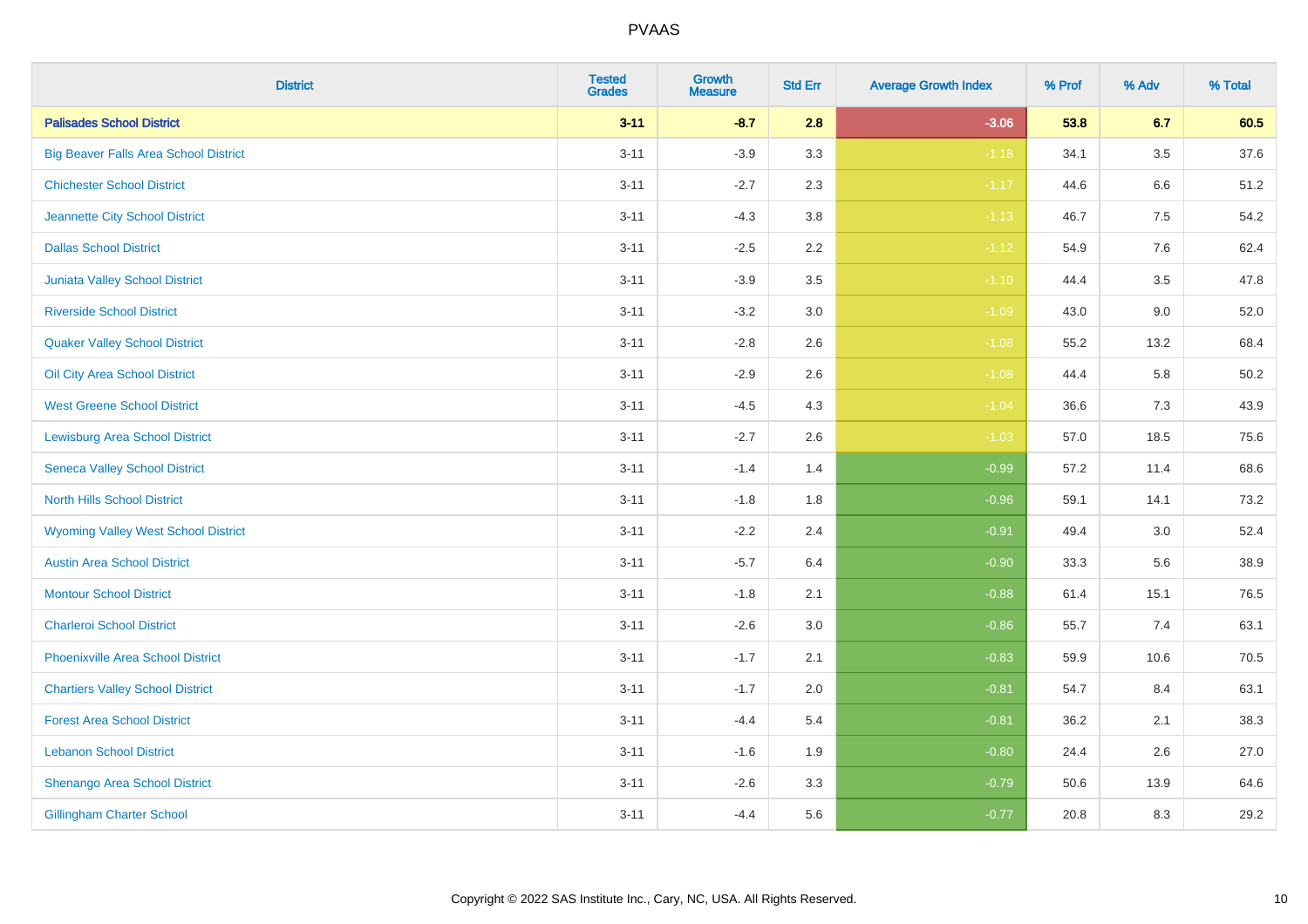| <b>District</b>                              | <b>Tested</b><br><b>Grades</b> | <b>Growth</b><br><b>Measure</b> | <b>Std Err</b> | <b>Average Growth Index</b> | % Prof | % Adv | % Total |
|----------------------------------------------|--------------------------------|---------------------------------|----------------|-----------------------------|--------|-------|---------|
| <b>Palisades School District</b>             | $3 - 11$                       | $-8.7$                          | 2.8            | $-3.06$                     | 53.8   | 6.7   | 60.5    |
| <b>Bald Eagle Area School District</b>       | $3 - 11$                       | $-2.1$                          | 2.7            | $-0.75$                     | 48.4   | 9.4   | 57.7    |
| Huntingdon Area School District              | $3 - 11$                       | $-2.0$                          | 2.7            | $-0.72$                     | 36.8   | 10.3  | 47.0    |
| Mt Lebanon School District                   | $3 - 11$                       | $-1.0$                          | 1.5            | $-0.70$                     | 61.9   | 24.0  | 85.9    |
| <b>Lehighton Area School District</b>        | $3 - 11$                       | $-1.6$                          | 2.3            | $-0.70$                     | 51.1   | 5.6   | 56.7    |
| <b>North Pocono School District</b>          | $3 - 11$                       | $-2.3$                          | 3.4            | $-0.68$                     | 52.0   | 16.4  | 68.5    |
| <b>Cheltenham School District</b>            | $3 - 11$                       | $-1.4$                          | 2.1            | $-0.67$                     | 46.1   | 10.0  | 56.1    |
| <b>Fannett-Metal School District</b>         | $3 - 11$                       | $-3.4$                          | 5.1            | $-0.67$                     | 38.7   | 8.1   | 46.8    |
| <b>Susquehanna Community School District</b> | $3 - 11$                       | $-2.8$                          | 4.2            | $-0.66$                     | 49.4   | 6.9   | 56.3    |
| <b>Burgettstown Area School District</b>     | $3 - 11$                       | $-2.1$                          | 3.4            | $-0.62$                     | 50.0   | 1.4   | 51.4    |
| <b>Central Greene School District</b>        | $3 - 11$                       | $-1.6$                          | 2.8            | $-0.55$                     | 54.2   | 2.8   | 57.0    |
| <b>Canon-Mcmillan School District</b>        | $3 - 11$                       | $-0.8$                          | 1.6            | $-0.50$                     | 58.7   | 15.9  | 74.6    |
| South Side Area School District              | $3 - 11$                       | $-1.6$                          | 3.3            | $-0.48$                     | 50.0   | 6.8   | 56.8    |
| <b>Shaler Area School District</b>           | $3 - 11$                       | $-0.8$                          | 1.9            | $-0.43$                     | 49.1   | 9.6   | 58.7    |
| <b>North Schuylkill School District</b>      | $3 - 11$                       | $-1.0$                          | 2.4            | $-0.42$                     | 41.8   | 5.1   | 46.8    |
| <b>Sharpsville Area School District</b>      | $3 - 11$                       | $-1.4$                          | 3.5            | $-0.40$                     | 55.2   | 13.4  | 68.7    |
| <b>Palmerton Area School District</b>        | $3 - 11$                       | $-1.2$                          | 3.0            | $-0.39$                     | 57.4   | 5.0   | 62.4    |
| Hope For Hyndman Charter School              | $3 - 11$                       | $-2.0$                          | 6.1            | $-0.32$                     | 33.3   | 0.0   | 33.3    |
| <b>Albert Gallatin Area School District</b>  | $3 - 11$                       | $-0.8$                          | 2.4            | $-0.32$                     | 54.5   | 10.0  | 64.6    |
| <b>Cornell School District</b>               | $3 - 11$                       | $-1.6$                          | 5.0            | $-0.32$                     | 33.8   | 1.5   | 35.4    |
| <b>Tuscarora School District</b>             | $3 - 11$                       | $-0.6$                          | 2.3            | $-0.27$                     | 45.1   | 8.1   | 53.2    |
| <b>Penn Manor School District</b>            | $3 - 11$                       | $-0.4$                          | 1.6            | $-0.25$                     | 51.9   | 12.6  | 64.5    |
| <b>Lakeview School District</b>              | $3 - 11$                       | $-0.9$                          | 3.7            | $-0.24$                     | 60.3   | 3.2   | 63.5    |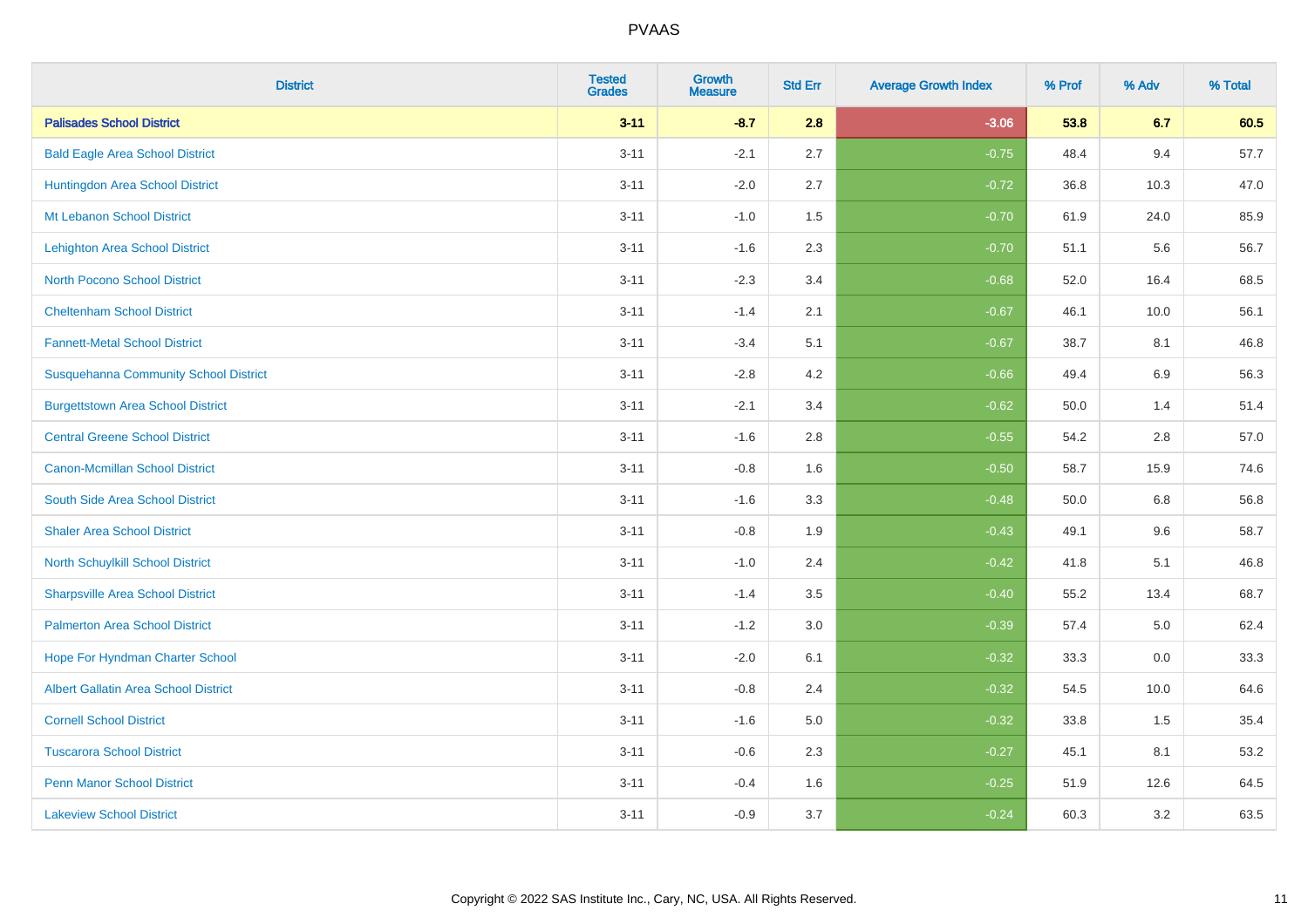| <b>District</b>                          | <b>Tested</b><br><b>Grades</b> | <b>Growth</b><br><b>Measure</b> | <b>Std Err</b> | <b>Average Growth Index</b> | % Prof | % Adv   | % Total |
|------------------------------------------|--------------------------------|---------------------------------|----------------|-----------------------------|--------|---------|---------|
| <b>Palisades School District</b>         | $3 - 11$                       | $-8.7$                          | 2.8            | $-3.06$                     | 53.8   | 6.7     | 60.5    |
| <b>Girard School District</b>            | $3 - 11$                       | $-0.6$                          | 2.7            | $-0.22$                     | 53.9   | 15.6    | 69.6    |
| <b>Harrisburg City School District</b>   | $3 - 11$                       | $-0.4$                          | 2.1            | $-0.19$                     | 15.1   | 0.4     | 15.5    |
| <b>Mount Carmel Area School District</b> | $3 - 11$                       | $-0.6$                          | 3.1            | $-0.18$                     | 45.3   | 2.1     | 47.4    |
| <b>Crestwood School District</b>         | $3 - 11$                       | $-0.4$                          | 2.4            | $-0.17$                     | 57.4   | 17.0    | 74.4    |
| <b>Southern Lehigh School District</b>   | $3 - 11$                       | $-0.4$                          | 2.3            | $-0.17$                     | 66.1   | 11.9    | 78.0    |
| <b>Bellefonte Area School District</b>   | $3 - 11$                       | $-0.4$                          | 2.2            | $-0.17$                     | 47.6   | 10.6    | 58.2    |
| <b>Otto-Eldred School District</b>       | $3 - 11$                       | $-0.7$                          | 4.2            | $-0.15$                     | 56.2   | $6.2\,$ | 62.5    |
| <b>Oley Valley School District</b>       | $3 - 11$                       | $-0.4$                          | 2.8            | $-0.15$                     | 43.1   | 12.9    | 56.0    |
| <b>Central Fulton School District</b>    | $3 - 11$                       | $-0.5$                          | 3.5            | $-0.14$                     | 51.4   | 8.6     | 60.0    |
| <b>Blue Ridge School District</b>        | $3 - 11$                       | $-0.5$                          | 3.6            | $-0.12$                     | 44.6   | 3.1     | 47.7    |
| New Kensington-Arnold School District    | $3 - 11$                       | $-0.4$                          | 3.8            | $-0.10$                     | 40.7   | 3.7     | 44.4    |
| <b>Chester-Upland School District</b>    | $3 - 11$                       | $-0.3$                          | 2.7            | $-0.09$                     | 13.8   | $0.8\,$ | 14.6    |
| <b>Warren County School District</b>     | $3 - 11$                       | $-0.1$                          | 1.8            | $-0.06$                     | 37.2   | 5.3     | 42.6    |
| <b>Mercer Area School District</b>       | $3 - 11$                       | $-0.2$                          | 3.3            | $-0.06$                     | 56.0   | $8.0\,$ | 64.0    |
| <b>Penn Cambria School District</b>      | $3 - 11$                       | $-0.0$                          | 2.7            | $-0.01$                     | 61.5   | 7.7     | 69.2    |
| <b>Susquenita School District</b>        | $3 - 11$                       | $-0.1$                          | 2.8            | $-0.01$                     | 47.7   | 10.1    | 57.8    |
| <b>Wilkes-Barre Area School District</b> | $3 - 11$                       | 0.1                             | 3.2            | 0.02                        | 35.5   | 5.4     | 40.9    |
| East Stroudsburg Area School District    | $3 - 11$                       | 0.1                             | 1.6            | 0.05                        | 45.8   | 7.8     | 53.6    |
| <b>West Branch Area School District</b>  | $3 - 11$                       | 0.2                             | 3.8            | 0.05                        | 47.2   | 1.9     | 49.1    |
| <b>Hempfield School District</b>         | $3 - 11$                       | 0.1                             | 1.4            | 0.08                        | 58.2   | 9.9     | 68.2    |
| Insight PA Cyber Charter School          | $3 - 11$                       | 0.7                             | 5.7            | 0.12                        | 50.0   | 4.8     | 54.8    |
| <b>Danville Area School District</b>     | $3 - 11$                       | 0.4                             | 2.6            | 0.15                        | 57.4   | 18.4    | 75.7    |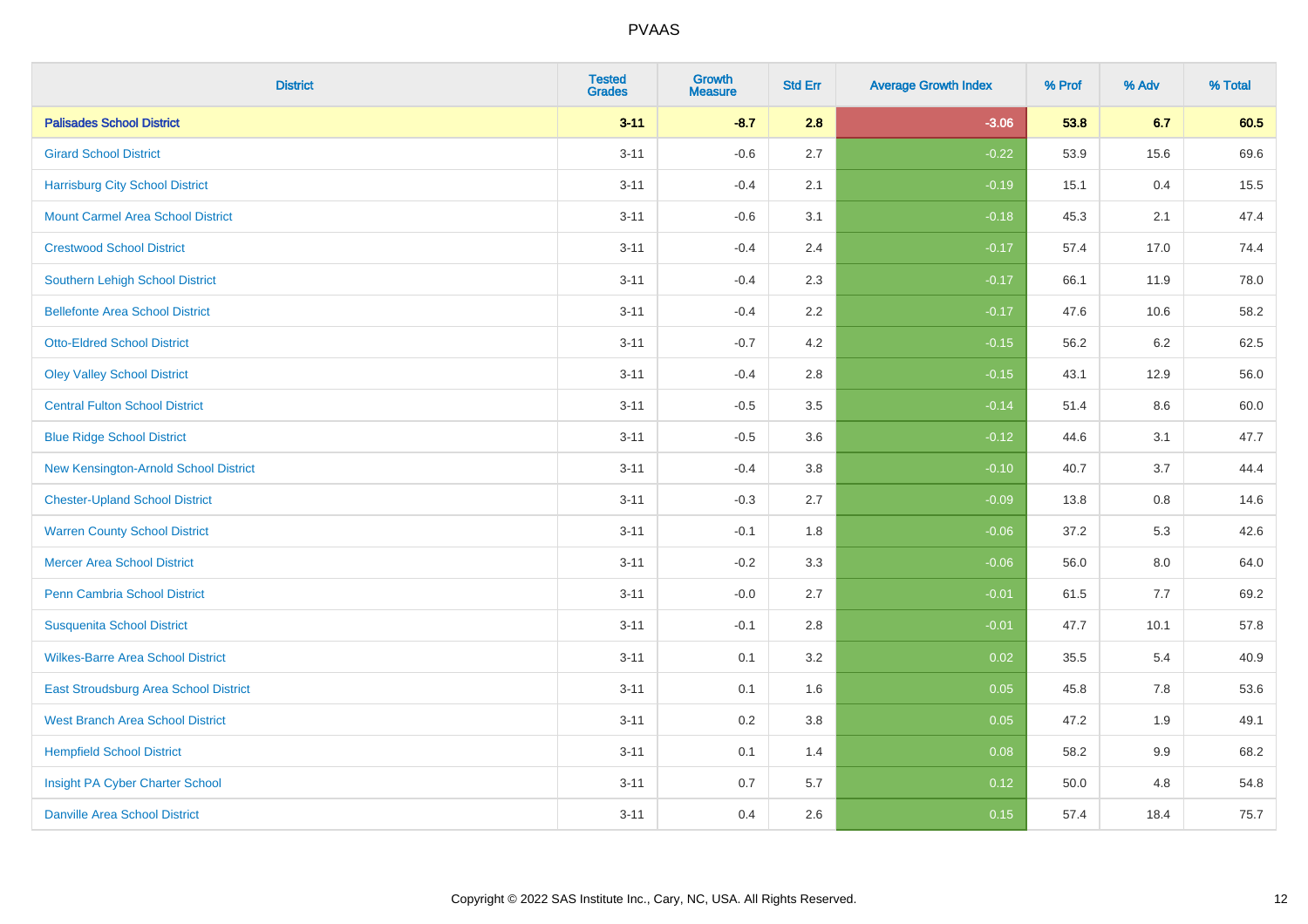| <b>District</b>                               | <b>Tested</b><br><b>Grades</b> | <b>Growth</b><br><b>Measure</b> | <b>Std Err</b> | <b>Average Growth Index</b> | % Prof | % Adv | % Total |
|-----------------------------------------------|--------------------------------|---------------------------------|----------------|-----------------------------|--------|-------|---------|
| <b>Palisades School District</b>              | $3 - 11$                       | $-8.7$                          | 2.8            | $-3.06$                     | 53.8   | 6.7   | 60.5    |
| Northern Lebanon School District              | $3 - 11$                       | 0.4                             | 2.5            | 0.15                        | 28.0   | 3.0   | 31.0    |
| <b>Brockway Area School District</b>          | $3 - 11$                       | 0.6                             | 3.6            | 0.16                        | 49.2   | 7.7   | 56.9    |
| <b>Jersey Shore Area School District</b>      | $3 - 11$                       | $0.5\,$                         | 2.6            | 0.21                        | 47.1   | 9.2   | 56.2    |
| <b>Greenville Area School District</b>        | $3 - 11$                       | 0.7                             | 2.9            | 0.26                        | 53.4   | 6.9   | 60.3    |
| <b>Greater Latrobe School District</b>        | $3 - 11$                       | 0.6                             | 1.9            | 0.31                        | 55.5   | 14.1  | 69.5    |
| Lehigh Valley Academy Regional Charter School | $3 - 11$                       | 0.7                             | 2.3            | 0.32                        | 46.3   | 5.0   | 51.4    |
| <b>Lower Dauphin School District</b>          | $3 - 11$                       | $0.6\,$                         | 1.9            | 0.33                        | 49.2   | 12.6  | 61.8    |
| <b>Lakeland School District</b>               | $3 - 11$                       | 1.1                             | 2.8            | 0.38                        | 48.6   | 3.7   | 52.3    |
| <b>Gateway School District</b>                | $3 - 11$                       | 0.8                             | 2.2            | 0.38                        | 52.1   | 13.8  | 65.9    |
| <b>South Eastern School District</b>          | $3 - 11$                       | 0.9                             | 2.4            | 0.39                        | 54.8   | 6.6   | 61.4    |
| <b>Galeton Area School District</b>           | $3 - 11$                       | 2.2                             | 5.3            | 0.42                        | 41.3   | 4.4   | 45.6    |
| <b>Union Area School District</b>             | $3 - 11$                       | 1.9                             | 4.3            | 0.44                        | 61.5   | 0.0   | 61.5    |
| <b>Upper Adams School District</b>            | $3 - 11$                       | 1.3                             | 2.9            | 0.47                        | 55.2   | 8.6   | 63.8    |
| <b>Hanover Area School District</b>           | $3 - 11$                       | 2.2                             | 4.6            | 0.48                        | 42.9   | 5.7   | 48.6    |
| <b>Schuylkill Valley School District</b>      | $3 - 11$                       | 1.4                             | 2.5            | 0.56                        | 55.1   | 10.2  | 65.3    |
| <b>Forbes Road School District</b>            | $3 - 11$                       | 2.8                             | 5.1            | 0.56                        | 41.4   | 10.3  | 51.7    |
| <b>Commodore Perry School District</b>        | $3 - 11$                       | 3.2                             | 5.5            | 0.58                        | 58.3   | 0.0   | 58.3    |
| <b>Laurel School District</b>                 | $3 - 11$                       | 1.8                             | 3.1            | 0.59                        | 70.1   | 2.3   | 72.4    |
| <b>United School District</b>                 | $3 - 11$                       | 2.1                             | 3.4            | 0.63                        | 60.3   | 6.6   | 66.9    |
| <b>Athens Area School District</b>            | $3 - 11$                       | 1.6                             | 2.5            | 0.64                        | 46.9   | 7.6   | 54.5    |
| <b>Marple Newtown School District</b>         | $3 - 11$                       | 2.0                             | 2.4            | 0.81                        | 57.6   | 12.8  | 70.4    |
| <b>Mcguffey School District</b>               | $3 - 11$                       | 2.1                             | 2.6            | 0.81                        | 57.7   | 3.1   | 60.8    |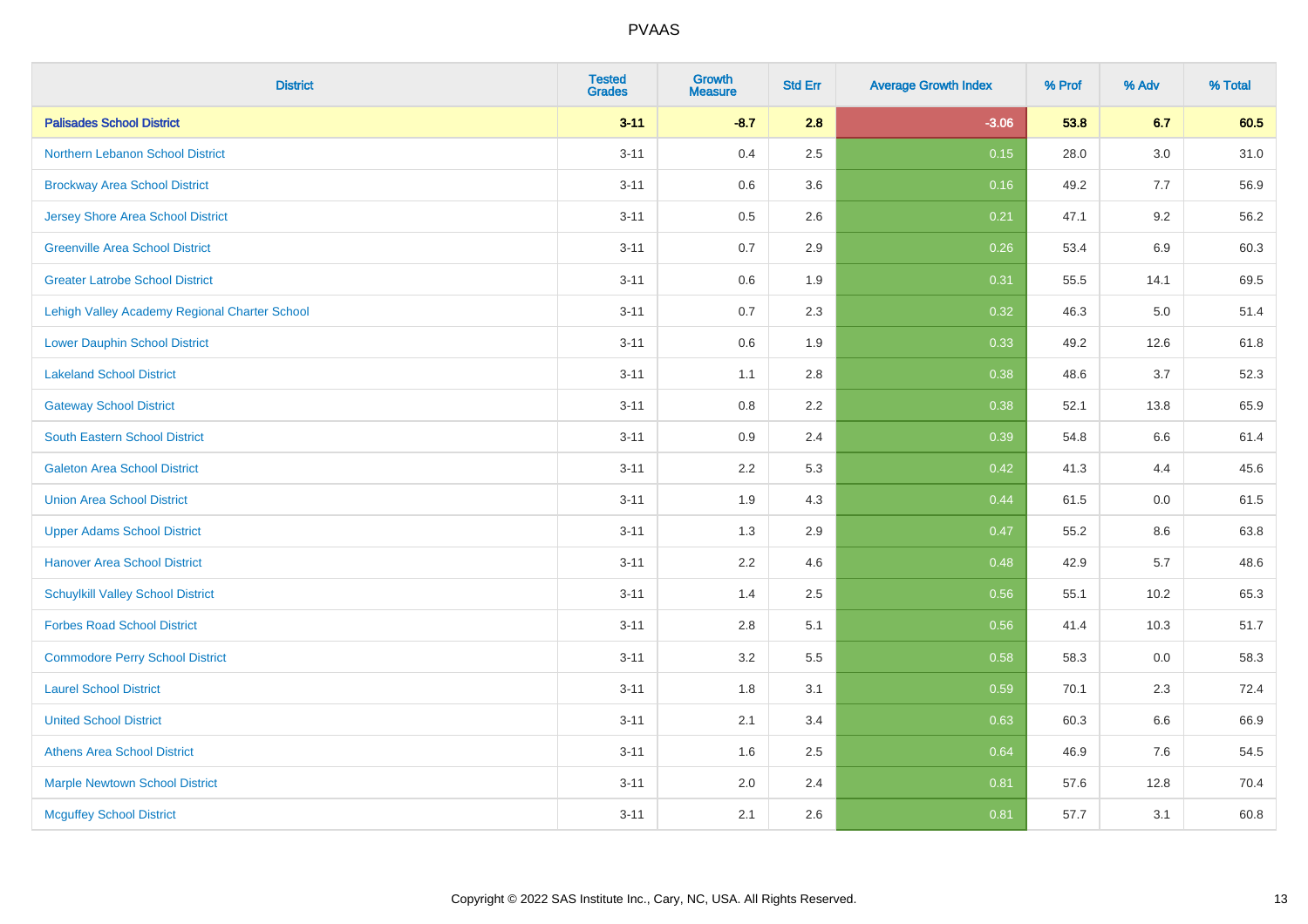| <b>District</b>                                | <b>Tested</b><br><b>Grades</b> | Growth<br><b>Measure</b> | <b>Std Err</b> | <b>Average Growth Index</b> | % Prof | % Adv   | % Total |
|------------------------------------------------|--------------------------------|--------------------------|----------------|-----------------------------|--------|---------|---------|
| <b>Palisades School District</b>               | $3 - 11$                       | $-8.7$                   | 2.8            | $-3.06$                     | 53.8   | 6.7     | 60.5    |
| West Jefferson Hills School District           | $3 - 11$                       | 1.8                      | 2.1            | 0.88                        | 55.7   | 20.8    | 76.4    |
| South Fayette Township School District         | $3 - 11$                       | 1.7                      | 2.0            | 0.88                        | 61.0   | 26.5    | 87.6    |
| <b>Bedford Area School District</b>            | $3 - 11$                       | 2.5                      | 2.6            | 0.93                        | 48.5   | 10.0    | 58.5    |
| Northwestern Lehigh School District            | $3 - 11$                       | 2.2                      | 2.3            | 0.93                        | 53.3   | 9.7     | 63.0    |
| <b>Keystone School District</b>                | $3 - 11$                       | 3.1                      | 3.3            | 0.94                        | 50.6   | 6.5     | 57.1    |
| <b>Baldwin-Whitehall School District</b>       | $3 - 11$                       | 1.8                      | 1.9            | 0.94                        | 58.6   | $8.6\,$ | 67.1    |
| <b>Clairton City School District</b>           | $3 - 11$                       | 3.5                      | 3.7            | 0.95                        | 13.4   | 0.0     | 13.4    |
| <b>Lower Moreland Township School District</b> | $3 - 11$                       | 2.0                      | 2.2            | 0.95                        | 62.8   | 17.0    | 79.8    |
| <b>Berlin Brothersvalley School District</b>   | $3 - 11$                       | 4.0                      | 4.2            | 0.96                        | 48.8   | 14.0    | 62.8    |
| <b>Hopewell Area School District</b>           | $3 - 11$                       | 2.6                      | 2.7            | 0.97                        | 58.4   | 4.0     | 62.4    |
| <b>Bensalem Township School District</b>       | $3 - 11$                       | 1.6                      | 1.6            | 0.98                        | 38.8   | 8.3     | 47.1    |
| <b>Tunkhannock Area School District</b>        | $3 - 11$                       | 2.3                      | 2.2            | 1.01                        | 44.9   | 9.6     | 54.6    |
| <b>Manheim Central School District</b>         | $3 - 11$                       | 2.1                      | 2.1            | 1.01                        | 53.2   | 11.6    | 64.8    |
| <b>Franklin Regional School District</b>       | $3 - 11$                       | 2.0                      | 1.9            | 1.02                        | 66.7   | 15.5    | 82.1    |
| <b>Williamsport Area School District</b>       | $3 - 11$                       | 1.9                      | 1.8            | 1.04                        | 44.1   | 12.8    | 56.9    |
| <b>General Mclane School District</b>          | $3 - 11$                       | 3.1                      | 2.9            | 1.07                        | 62.3   | 4.9     | 67.2    |
| Meyersdale Area School District                | $3 - 11$                       | 4.2                      | 4.0            | 1.07                        | 43.1   | $6.9\,$ | 50.0    |
| <b>Leechburg Area School District</b>          | $3 - 11$                       | 4.4                      | 4.0            | 1.09                        | 47.8   | 19.6    | 67.4    |
| Morrisville Borough School District            | $3 - 11$                       | 4.8                      | 4.3            | 1.10                        | 30.2   | 2.3     | 32.6    |
| <b>Tidioute Community Charter School</b>       | $3 - 11$                       | 5.7                      | 5.1            | 1.11                        | 34.4   | 21.9    | 56.2    |
| Esperanza Cyber Charter School                 | $3 - 11$                       | 7.1                      | 6.1            | 1.16                        | 9.1    | 0.0     | 9.1     |
| <b>Central Cambria School District</b>         | $3 - 11$                       | 3.0                      | 2.5            | 1.17                        | 56.2   | 9.7     | 66.0    |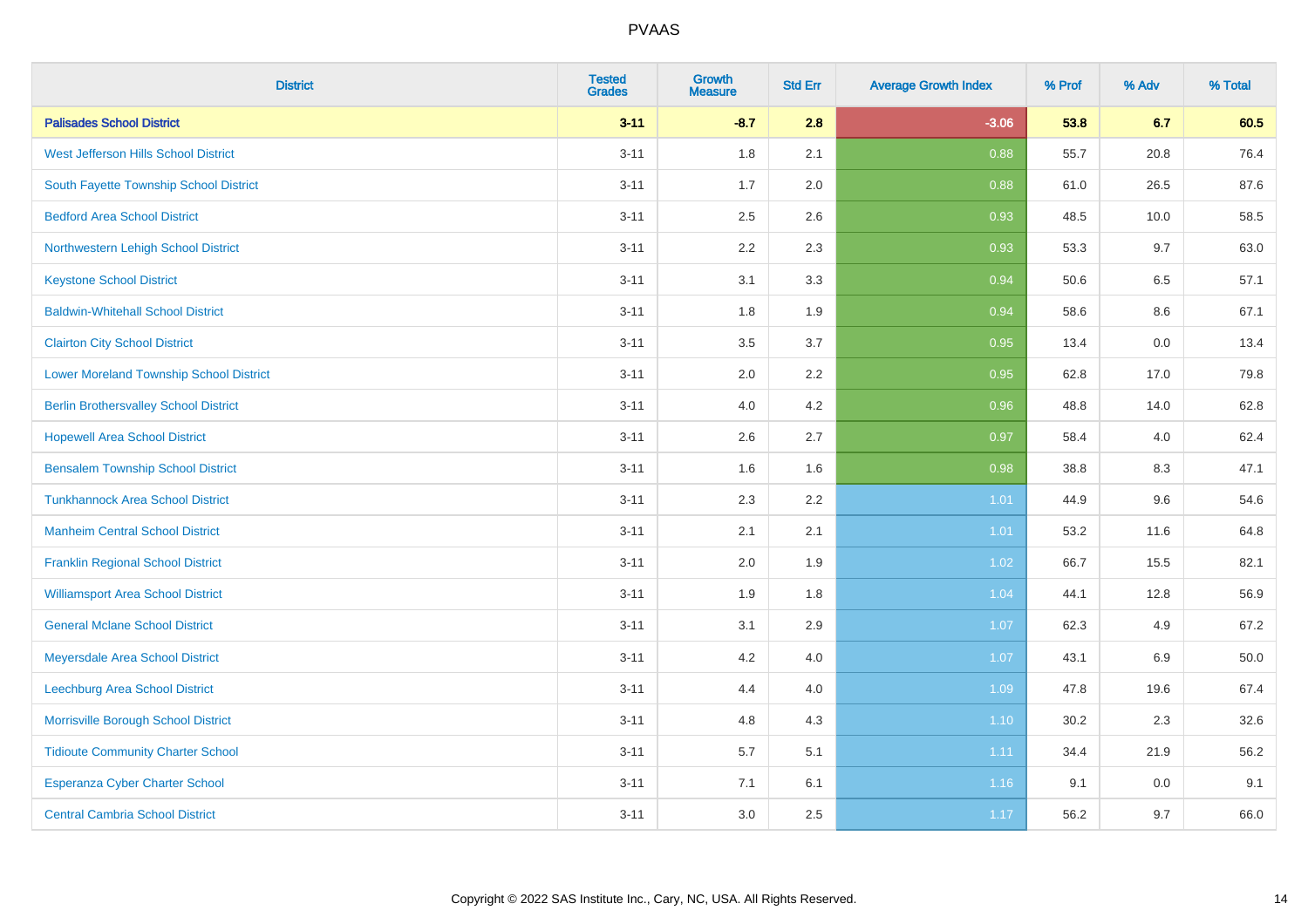| <b>District</b>                           | <b>Tested</b><br><b>Grades</b> | <b>Growth</b><br><b>Measure</b> | <b>Std Err</b> | <b>Average Growth Index</b> | % Prof | % Adv   | % Total |
|-------------------------------------------|--------------------------------|---------------------------------|----------------|-----------------------------|--------|---------|---------|
| <b>Palisades School District</b>          | $3 - 11$                       | $-8.7$                          | 2.8            | $-3.06$                     | 53.8   | 6.7     | 60.5    |
| <b>Port Allegany School District</b>      | $3 - 11$                       | 4.4                             | 3.6            | 1.21                        | 28.1   | 9.4     | 37.5    |
| <b>Halifax Area School District</b>       | $3 - 11$                       | 4.7                             | 3.9            | 1.22                        | 61.5   | 9.6     | 71.2    |
| <b>Line Mountain School District</b>      | $3 - 11$                       | 4.1                             | 3.2            | 1.27                        | 52.9   | $9.2\,$ | 62.1    |
| <b>Fairview School District</b>           | $3 - 11$                       | 3.4                             | 2.6            | 1.32                        | 57.2   | 17.6    | 74.8    |
| <b>Spring Cove School District</b>        | $3 - 11$                       | 3.4                             | 2.5            | 1.33                        | 47.8   | 12.7    | 60.4    |
| <b>Ligonier Valley School District</b>    | $3 - 11$                       | 4.2                             | 3.1            | 1.34                        | 59.1   | 10.3    | 69.5    |
| <b>Pottsgrove School District</b>         | $3 - 11$                       | 2.8                             | 2.0            | 1.35                        | 44.0   | 10.0    | 53.9    |
| <b>Methacton School District</b>          | $3 - 11$                       | 2.5                             | 1.7            | 1.43                        | 62.5   | 16.4    | 79.0    |
| <b>Towanda Area School District</b>       | $3 - 11$                       | 4.0                             | 2.8            | 1.44                        | 39.4   | 6.6     | 46.0    |
| <b>Punxsutawney Area School District</b>  | $3 - 11$                       | 4.2                             | 2.9            | 1.45                        | 55.0   | 5.5     | 60.6    |
| <b>Everett Area School District</b>       | $3 - 11$                       | 5.0                             | 3.4            | 1.47                        | 60.5   | 1.3     | 61.8    |
| New Brighton Area School District         | $3 - 11$                       | 4.6                             | 3.1            | 1.47                        | 60.9   | 5.8     | 66.7    |
| <b>Burrell School District</b>            | $3 - 11$                       | 4.5                             | 3.1            | 1.48                        | 58.5   | 13.8    | 72.3    |
| <b>Warrior Run School District</b>        | $3 - 11$                       | 4.6                             | 3.0            | 1.51                        | 40.9   | 8.1     | 49.0    |
| <b>Armstrong School District</b>          | $3 - 11$                       | 2.6                             | 1.7            | 1.53                        | 51.5   | 6.1     | 57.6    |
| <b>Pleasant Valley School District</b>    | $3 - 11$                       | 3.1                             | 2.0            | 1.57                        | 57.2   | 5.5     | 62.8    |
| Millersburg Area School District          | $3 - 11$                       | 6.2                             | 3.8            | 1.63                        | 51.8   | 7.4     | 59.3    |
| <b>Conrad Weiser Area School District</b> | $3 - 11$                       | 3.6                             | 2.2            | 1.63                        | 52.1   | 2.1     | 54.2    |
| <b>Central Bucks School District</b>      | $3 - 11$                       | 1.6                             | 0.9            | 1.66                        | 63.0   | 16.8    | 79.8    |
| <b>Reach Cyber Charter School</b>         | $3 - 11$                       | 8.1                             | 4.7            | 1.72                        | 42.4   | 4.6     | 47.0    |
| <b>Northgate School District</b>          | $3 - 11$                       | 6.3                             | 3.6            | 1.73                        | 53.3   | 16.7    | 70.0    |
| <b>Bentworth School District</b>          | $3 - 11$                       | 5.7                             | 3.2            | 1.75                        | 44.2   | 19.5    | 63.6    |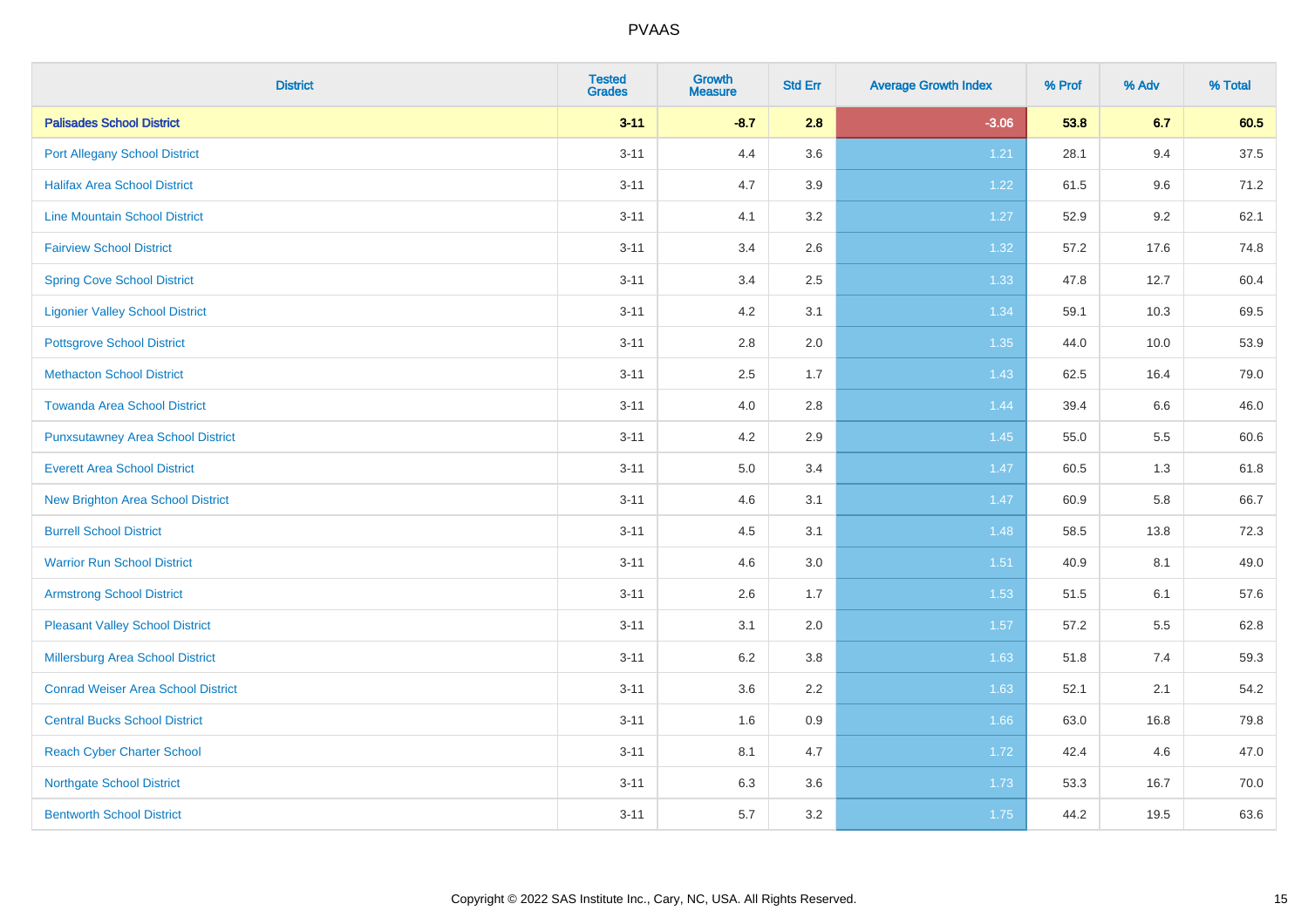| <b>District</b>                                  | <b>Tested</b><br><b>Grades</b> | <b>Growth</b><br><b>Measure</b> | <b>Std Err</b> | <b>Average Growth Index</b> | % Prof | % Adv   | % Total |
|--------------------------------------------------|--------------------------------|---------------------------------|----------------|-----------------------------|--------|---------|---------|
| <b>Palisades School District</b>                 | $3 - 11$                       | $-8.7$                          | 2.8            | $-3.06$                     | 53.8   | 6.7     | 60.5    |
| <b>Salisbury Township School District</b>        | $3 - 11$                       | 6.3                             | 3.6            | 1.77                        | 46.2   | 6.6     | 52.8    |
| York Academy Regional Charter School             | $3 - 11$                       | 9.0                             | 5.0            | 1.79                        | 55.2   | 0.0     | 55.2    |
| <b>Laurel Highlands School District</b>          | $3 - 11$                       | 4.3                             | 2.4            | 1.81                        | 44.9   | 9.6     | 54.5    |
| <b>Hanover Public School District</b>            | $3 - 11$                       | 5.2                             | 2.8            | 1.83                        | 52.2   | 14.4    | 66.7    |
| <b>Blacklick Valley School District</b>          | $3 - 11$                       | 8.0                             | 4.3            | 1.85                        | 34.1   | 0.0     | 34.1    |
| <b>Uniontown Area School District</b>            | $3 - 11$                       | $6.0\,$                         | 3.2            | 1.87                        | 62.4   | 5.9     | 68.2    |
| <b>Sharon City School District</b>               | $3 - 11$                       | 4.9                             | 2.6            | 1.87                        | 48.2   | 5.3     | 53.4    |
| <b>Steel Valley School District</b>              | $3 - 11$                       | 6.5                             | 3.4            | 1.89                        | 50.7   | 5.6     | 56.3    |
| <b>Western Wayne School District</b>             | $3 - 11$                       | 5.6                             | 2.9            | 1.93                        | 41.3   | 17.4    | 58.7    |
| <b>Blackhawk School District</b>                 | $3 - 11$                       | 4.7                             | 2.3            | 2.01                        | 55.8   | 8.8     | 64.6    |
| <b>Millcreek Township School District</b>        | $3 - 11$                       | 3.1                             | 1.5            | 2.06                        | 55.6   | 14.2    | 69.7    |
| <b>Coudersport Area School District</b>          | $3 - 11$                       | 7.7                             | 3.7            | 2.06                        | 55.7   | 8.2     | 63.9    |
| <b>Keystone Oaks School District</b>             | $3 - 11$                       | $5.5\,$                         | 2.6            | 2.07                        | 53.2   | 12.1    | 65.4    |
| Community Academy Of Philadelphia Charter School | $3 - 11$                       | 5.8                             | 2.7            | 2.12                        | 26.7   | 0.9     | 27.6    |
| Pennsylvania Leadership Charter School           | $3 - 11$                       | 4.6                             | 2.2            | 2.13                        | 55.4   | 11.2    | 66.7    |
| <b>Allegheny Valley School District</b>          | $3 - 11$                       | 8.5                             | 3.9            | 2.17                        | 53.1   | 12.2    | 65.3    |
| <b>Carlynton School District</b>                 | $3 - 11$                       | 7.3                             | 3.3            | 2.22                        | 41.0   | 10.5    | 51.6    |
| <b>Agora Cyber Charter School</b>                | $3 - 11$                       | 5.8                             | 2.6            | 2.28                        | 42.8   | 6.6     | 49.4    |
| <b>Wilson Area School District</b>               | $3 - 11$                       | 6.0                             | 2.6            | 2.30                        | 48.7   | 8.5     | 57.2    |
| <b>Brookville Area School District</b>           | $3 - 11$                       | 6.9                             | 3.0            | 2.30                        | 55.2   | 15.6    | 70.8    |
| <b>Richland School District</b>                  | $3 - 11$                       | 6.7                             | 2.9            | 2.33                        | 62.2   | 19.2    | 81.4    |
| <b>Governor Mifflin School District</b>          | $3 - 11$                       | 4.1                             | 1.8            | 2.33                        | 42.5   | $7.2\,$ | 49.7    |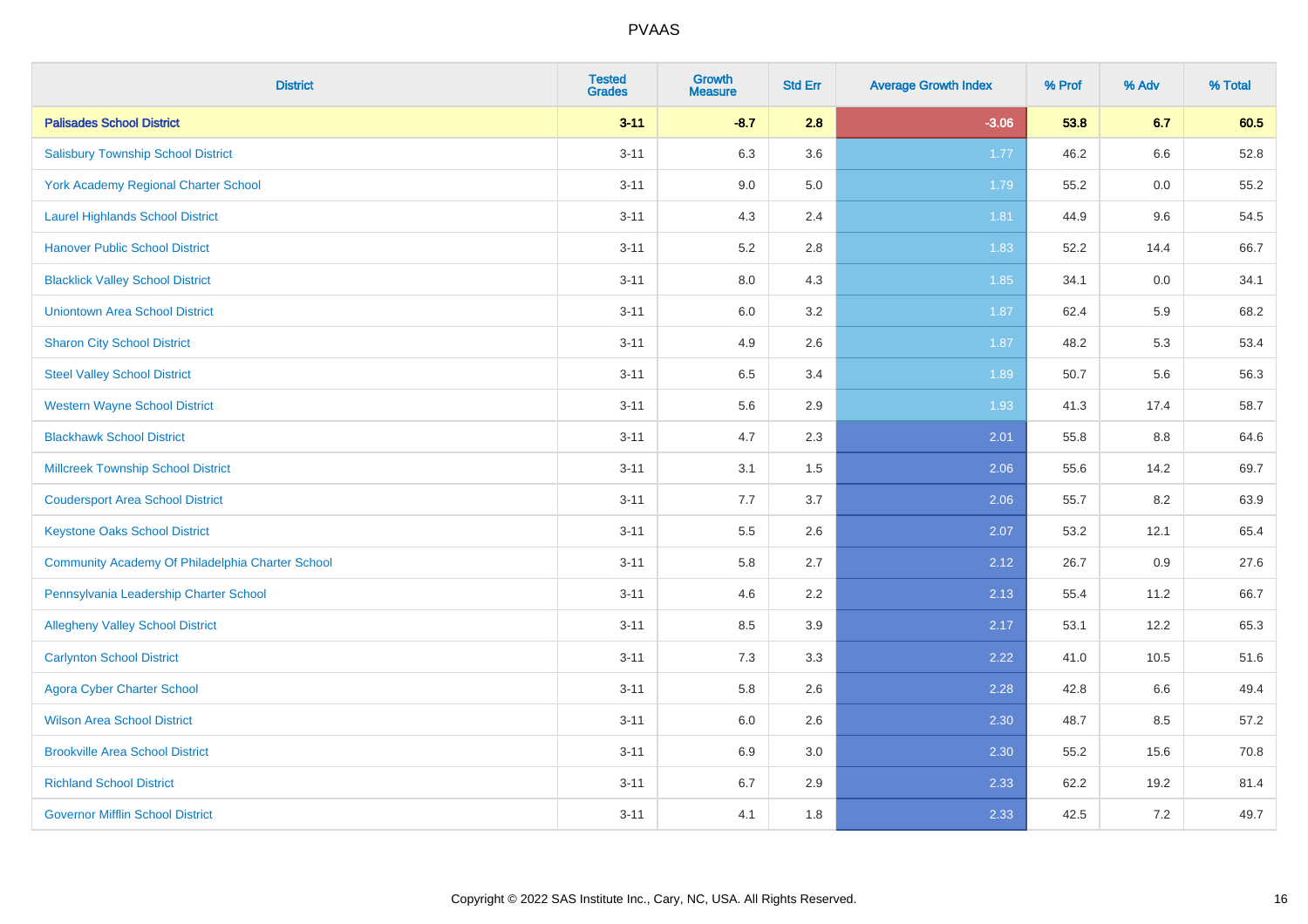| <b>District</b>                             | <b>Tested</b><br><b>Grades</b> | <b>Growth</b><br><b>Measure</b> | <b>Std Err</b> | <b>Average Growth Index</b> | % Prof | % Adv | % Total |
|---------------------------------------------|--------------------------------|---------------------------------|----------------|-----------------------------|--------|-------|---------|
| <b>Palisades School District</b>            | $3 - 11$                       | $-8.7$                          | 2.8            | $-3.06$                     | 53.8   | 6.7   | 60.5    |
| <b>Franklin Area School District</b>        | $3 - 11$                       | 6.6                             | 2.8            | 2.34                        | 48.2   | 4.5   | 52.7    |
| <b>Hampton Township School District</b>     | $3 - 11$                       | 5.1                             | 2.2            | 2.35                        | 54.0   | 28.2  | 82.2    |
| <b>New Foundations Charter School</b>       | $3 - 11$                       | 5.4                             | 2.2            | 2.41                        | 47.2   | 2.5   | 49.8    |
| <b>Wattsburg Area School District</b>       | $3 - 11$                       | 6.5                             | 2.7            | 2.43                        | 42.7   | 7.6   | 50.3    |
| <b>Belle Vernon Area School District</b>    | $3 - 11$                       | 6.5                             | 2.6            | 2.44                        | 55.6   | 11.1  | 66.7    |
| Wilmington Area School District             | $3 - 11$                       | $7.5\,$                         | 3.0            | 2.48                        | 55.1   | 5.1   | 60.2    |
| <b>Shenandoah Valley School District</b>    | $3 - 11$                       | 9.7                             | 3.9            | 2.49                        | 28.3   | 5.0   | 33.3    |
| Northampton Area School District            | $3 - 11$                       | 4.0                             | 1.6            | 2.51                        | 52.3   | 10.8  | 63.1    |
| <b>Clarion Area School District</b>         | $3 - 11$                       | 10.3                            | 4.1            | 2.51                        | 45.4   | 14.6  | 60.0    |
| Renaissance Academy Charter School          | $3 - 11$                       | 8.3                             | 3.3            | 2.54                        | 45.6   | 22.8  | 68.4    |
| New Hope-Solebury School District           | $3 - 11$                       | 7.5                             | 2.9            | 2.57                        | 68.2   | 22.7  | 90.9    |
| <b>Penncrest School District</b>            | $3 - 11$                       | 5.7                             | 2.2            | 2.57                        | 47.2   | 7.1   | 54.3    |
| <b>Kennett Consolidated School District</b> | $3 - 11$                       | 4.8                             | 1.8            | 2.61                        | 52.5   | 10.7  | 63.2    |
| <b>Spring Grove Area School District</b>    | $3 - 11$                       | 5.6                             | 2.1            | 2.68                        | 55.1   | 15.0  | 70.1    |
| <b>Homer-Center School District</b>         | $3 - 11$                       | 9.7                             | 3.6            | 2.70                        | 45.1   | 17.2  | 62.3    |
| <b>Warwick School District</b>              | $3 - 11$                       | $5.2\,$                         | 1.9            | 2.76                        | 46.4   | 17.0  | 63.3    |
| <b>Peters Township School District</b>      | $3 - 11$                       | 5.0                             | 1.8            | 2.76                        | 59.8   | 26.1  | 85.9    |
| <b>Jenkintown School District</b>           | $3 - 11$                       | 12.5                            | 4.4            | 2.84                        | 54.6   | 29.6  | 84.1    |
| <b>Stroudsburg Area School District</b>     | $3 - 11$                       | 5.5                             | 1.9            | 2.88                        | 48.1   | 4.2   | 52.3    |
| <b>Hollidaysburg Area School District</b>   | $3 - 11$                       | 6.0                             | 2.1            | 2.88                        | 57.1   | 12.3  | 69.4    |
| Palmyra Area School District                | $3 - 11$                       | 5.6                             | 1.9            | 2.96                        | 56.4   | 15.6  | 72.0    |
| Montgomery Area School District             | $3 - 11$                       | 10.7                            | 3.6            | 2.96                        | 48.7   | 12.4  | 61.1    |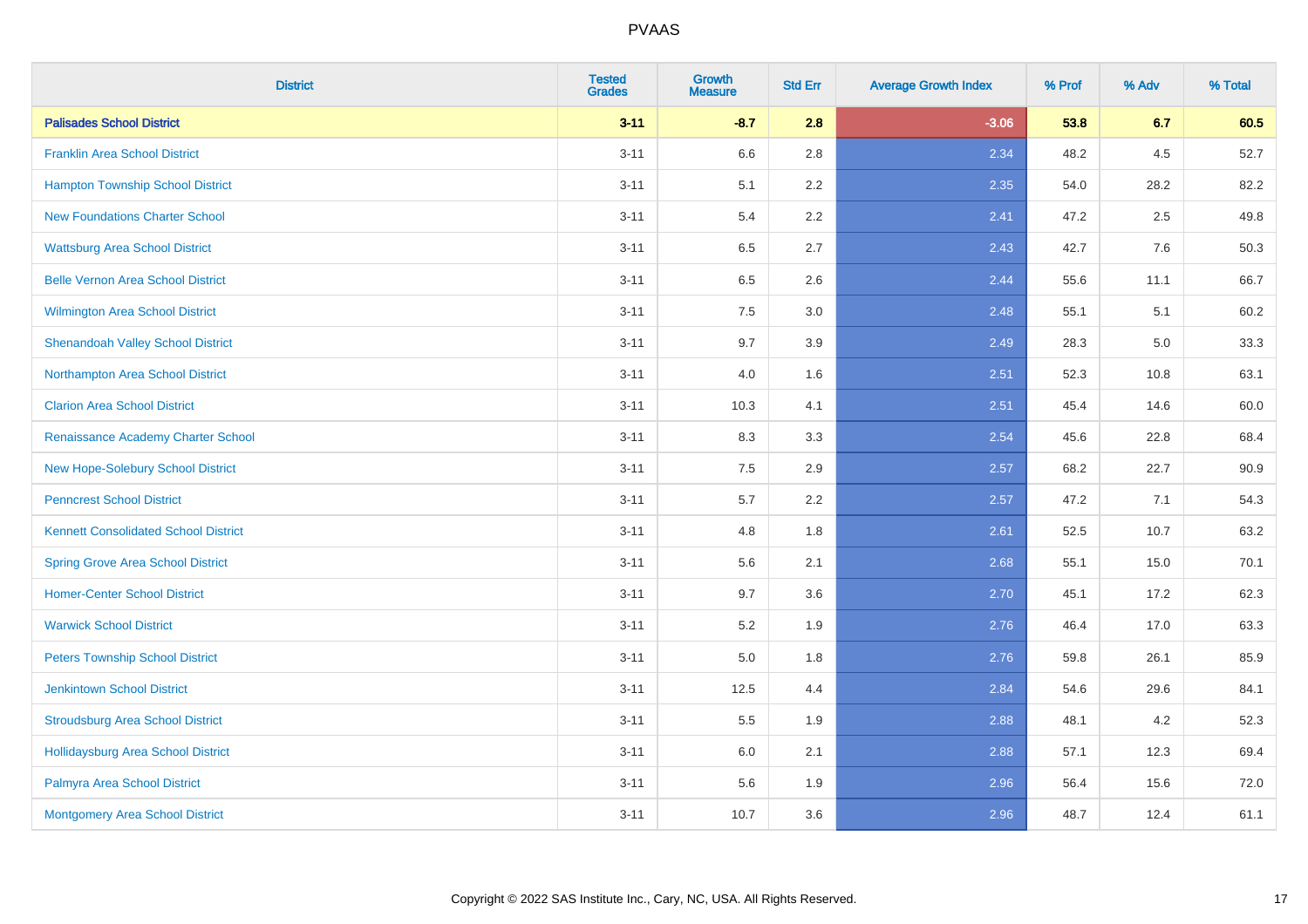| <b>District</b>                                | <b>Tested</b><br><b>Grades</b> | <b>Growth</b><br><b>Measure</b> | <b>Std Err</b> | <b>Average Growth Index</b> | % Prof | % Adv | % Total |
|------------------------------------------------|--------------------------------|---------------------------------|----------------|-----------------------------|--------|-------|---------|
| <b>Palisades School District</b>               | $3 - 11$                       | $-8.7$                          | 2.8            | $-3.06$                     | 53.8   | 6.7   | 60.5    |
| <b>Neshaminy School District</b>               | $3 - 11$                       | 4.0                             | 1.3            | 3.02                        | 58.7   | 9.5   | 68.2    |
| Northeastern York School District              | $3 - 11$                       | 5.9                             | 2.0            | 3.03                        | 51.1   | 16.6  | 67.6    |
| <b>Northern Cambria School District</b>        | $3 - 11$                       | 10.0                            | 3.3            | 3.04                        | 47.4   | 5.1   | 52.6    |
| Saint Marys Area School District               | $3 - 11$                       | 7.8                             | 2.6            | 3.04                        | 57.0   | 8.2   | 65.2    |
| <b>Connellsville Area School District</b>      | $3 - 11$                       | 6.1                             | 2.0            | 3.05                        | 45.4   | 7.8   | 53.2    |
| <b>Ephrata Area School District</b>            | $3 - 11$                       | 5.6                             | 1.8            | 3.12                        | 54.7   | 9.5   | 64.2    |
| <b>Avon Grove Charter School</b>               | $3 - 11$                       | 9.0                             | 2.9            | 3.13                        | 58.8   | 16.7  | 75.5    |
| <b>Bethel Park School District</b>             | $3 - 11$                       | 5.6                             | 1.8            | 3.18                        | 65.3   | 18.6  | 83.9    |
| <b>Jamestown Area School District</b>          | $3 - 11$                       | 13.5                            | 4.2            | 3.19                        | 64.4   | 13.3  | 77.8    |
| <b>Sayre Area School District</b>              | $3 - 11$                       | 11.2                            | 3.5            | 3.20                        | 52.2   | 7.5   | 59.7    |
| <b>Wayne Highlands School District</b>         | $3 - 11$                       | 7.8                             | 2.4            | 3.23                        | 52.3   | 13.1  | 65.4    |
| <b>East Penn School District</b>               | $3 - 11$                       | 4.1                             | 1.3            | 3.27                        | 55.8   | 11.5  | 67.3    |
| <b>Mechanicsburg Area School District</b>      | $3 - 11$                       | 5.9                             | 1.8            | 3.29                        | 57.2   | 13.7  | 70.9    |
| <b>Central Dauphin School District</b>         | $3 - 11$                       | 4.4                             | 1.3            | 3.32                        | 53.3   | 7.4   | 60.7    |
| <b>Mastery Charter School - Hardy Williams</b> | $3 - 11$                       | 11.4                            | 3.4            | 3.33                        | 44.3   | 5.7   | 50.0    |
| Pennsylvania Virtual Charter School            | $3 - 11$                       | 11.8                            | 3.5            | 3.37                        | 56.5   | 11.1  | 67.6    |
| <b>School Lane Charter School</b>              | $3 - 11$                       | 12.4                            | 3.6            | 3.43                        | 59.1   | 9.8   | 68.9    |
| <b>Whitehall-Coplay School District</b>        | $3 - 11$                       | 6.1                             | 1.8            | 3.45                        | 49.3   | 7.4   | 56.6    |
| <b>Hamburg Area School District</b>            | $3 - 11$                       | 8.9                             | 2.5            | 3.63                        | 43.5   | 8.2   | 51.7    |
| <b>Eastern York School District</b>            | $3 - 11$                       | 9.6                             | 2.6            | 3.71                        | 56.3   | 12.6  | 68.9    |
| <b>Midd-West School District</b>               | $3 - 11$                       | 10.3                            | 2.7            | 3.80                        | 58.0   | 13.4  | 71.4    |
| <b>Octorara Area School District</b>           | $3 - 11$                       | 9.1                             | 2.4            | 3.82                        | 52.1   | 8.5   | 60.6    |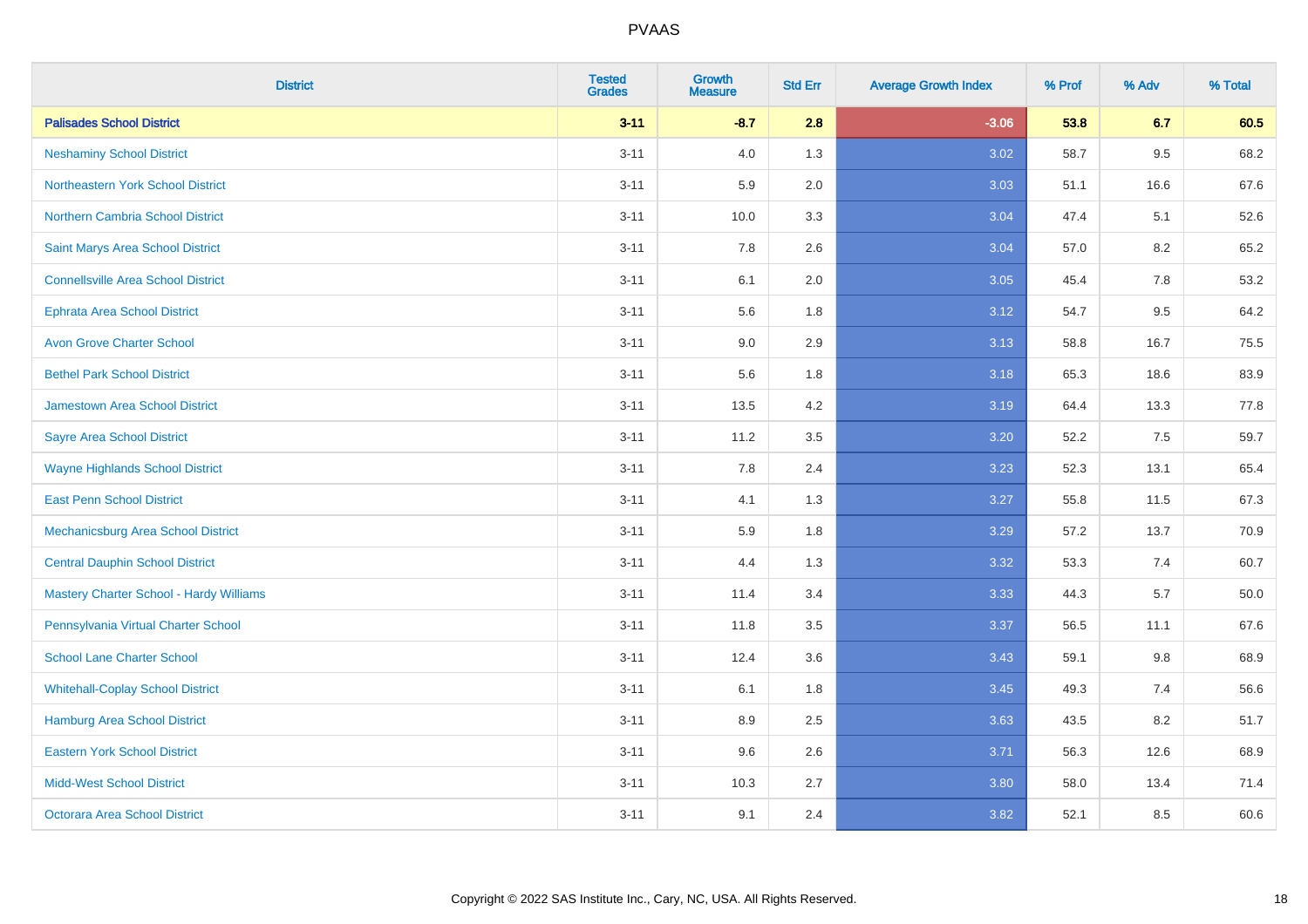| <b>District</b>                               | <b>Tested</b><br><b>Grades</b> | <b>Growth</b><br><b>Measure</b> | <b>Std Err</b> | <b>Average Growth Index</b> | % Prof | % Adv | % Total |
|-----------------------------------------------|--------------------------------|---------------------------------|----------------|-----------------------------|--------|-------|---------|
| <b>Palisades School District</b>              | $3 - 11$                       | $-8.7$                          | 2.8            | $-3.06$                     | 53.8   | 6.7   | 60.5    |
| <b>Eastern Lebanon County School District</b> | $3 - 11$                       | 8.6                             | 2.2            | 3.84                        | 48.8   | 11.4  | 60.3    |
| Lake-Lehman School District                   | $3 - 11$                       | 10.8                            | 2.7            | 3.93                        | 55.3   | 7.9   | 63.2    |
| <b>Greenwood School District</b>              | $3 - 11$                       | 15.9                            | 3.9            | 4.11                        | 50.0   | 25.0  | 75.0    |
| <b>Moon Area School District</b>              | $3 - 11$                       | 8.2                             | 1.9            | 4.25                        | 58.7   | 18.5  | 77.2    |
| <b>Parkland School District</b>               | $3 - 11$                       | 5.3                             | 1.2            | 4.30                        | 58.0   | 22.3  | 80.4    |
| <b>Iroquois School District</b>               | $3 - 11$                       | 13.1                            | 3.0            | 4.35                        | 48.2   | 7.8   | 56.0    |
| <b>Spring-Ford Area School District</b>       | $3 - 11$                       | 6.0                             | 1.3            | 4.46                        | 60.8   | 16.5  | 77.4    |
| Northern Bedford County School District       | $3 - 11$                       | 16.5                            | 3.6            | 4.58                        | 51.7   | 20.0  | 71.7    |
| <b>Littlestown Area School District</b>       | $3 - 11$                       | 11.4                            | 2.5            | 4.62                        | 55.2   | 10.4  | 65.6    |
| <b>Conestoga Valley School District</b>       | $3 - 11$                       | 8.7                             | 1.8            | 4.69                        | 60.3   | 13.5  | 73.8    |
| <b>Derry Area School District</b>             | $3 - 11$                       | 13.2                            | 2.8            | 4.69                        | 60.0   | 12.5  | 72.5    |
| <b>Fort Leboeuf School District</b>           | $3 - 11$                       | 11.7                            | 2.5            | 4.73                        | 48.5   | 21.1  | 69.6    |
| <b>Shippensburg Area School District</b>      | $3 - 11$                       | 9.3                             | 1.9            | 4.84                        | 53.1   | 10.2  | 63.3    |
| <b>York Suburban School District</b>          | $3 - 11$                       | 10.1                            | 2.1            | 4.91                        | 53.5   | 27.8  | 81.3    |
| <b>West Perry School District</b>             | $3 - 11$                       | 12.5                            | 2.5            | 4.99                        | 56.6   | 8.4   | 65.0    |
| <b>Cornwall-Lebanon School District</b>       | $3 - 11$                       | 8.3                             | 1.6            | 5.08                        | 47.2   | 8.4   | 55.6    |
| <b>Cocalico School District</b>               | $3 - 11$                       | 10.6                            | 2.0            | 5.18                        | 50.8   | 14.1  | 64.8    |
| <b>Haverford Township School District</b>     | $3 - 11$                       | 8.0                             | 1.5            | 5.27                        | 53.0   | 25.5  | 78.6    |
| Fox Chapel Area School District               | $3 - 11$                       | 9.8                             | 1.8            | 5.36                        | 56.6   | 28.6  | 85.2    |
| <b>Mifflin County School District</b>         | $3 - 11$                       | 9.1                             | 1.7            | 5.49                        | 47.1   | 6.7   | 53.8    |
| <b>Unionville-Chadds Ford School District</b> | $3 - 11$                       | 17.1                            | 3.1            | 5.51                        | 68.1   | 13.2  | 81.3    |
| <b>Mountain View School District</b>          | $3 - 11$                       | 20.9                            | 3.5            | 5.91                        | 57.8   | 20.3  | 78.1    |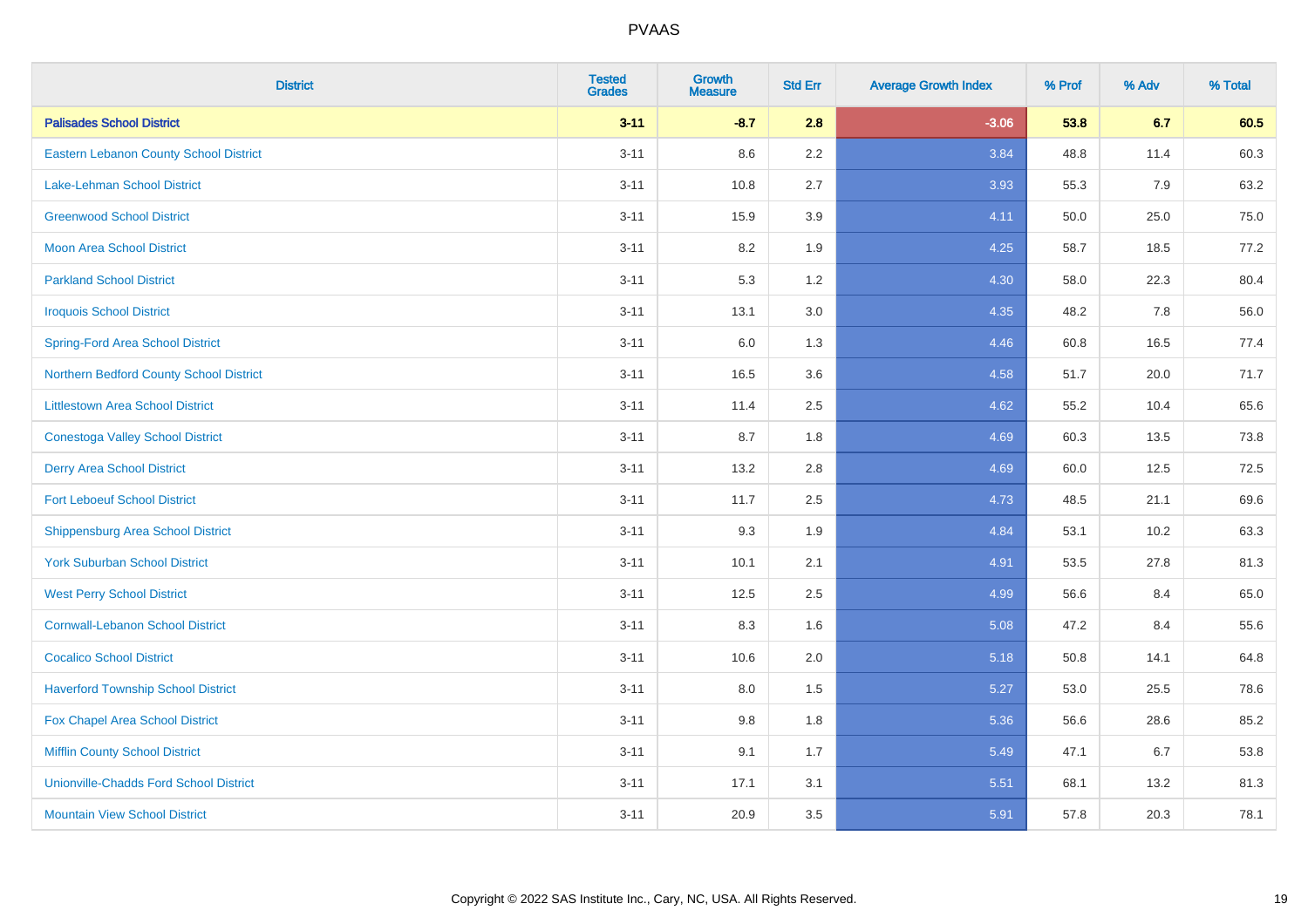| <b>District</b>                             | <b>Tested</b><br><b>Grades</b> | <b>Growth</b><br><b>Measure</b> | <b>Std Err</b> | <b>Average Growth Index</b> | % Prof | % Adv | % Total |
|---------------------------------------------|--------------------------------|---------------------------------|----------------|-----------------------------|--------|-------|---------|
| <b>Palisades School District</b>            | $3 - 11$                       | $-8.7$                          | 2.8            | $-3.06$                     | 53.8   | 6.7   | 60.5    |
| <b>Saucon Valley School District</b>        | $3 - 11$                       | 14.7                            | 2.5            | 5.98                        | 48.7   | 20.2  | 69.0    |
| <b>Abington Heights School District</b>     | $3 - 11$                       | 13.5                            | 2.2            | 6.27                        | 58.3   | 16.2  | 74.5    |
| <b>Pine-Richland School District</b>        | $3 - 11$                       | 11.5                            | 1.8            | 6.31                        | 60.6   | 24.4  | 85.0    |
| <b>Deer Lakes School District</b>           | $3 - 11$                       | 17.0                            | 2.7            | 6.32                        | 61.5   | 16.4  | 77.9    |
| <b>Hazleton Area School District</b>        | $3 - 11$                       | 9.6                             | 1.4            | 6.77                        | 45.0   | 7.8   | 52.9    |
| <b>Southern York County School District</b> | $3 - 11$                       | 14.2                            | 2.1            | 6.91                        | 55.1   | 18.1  | 73.1    |
| <b>Delaware Valley School District</b>      | $3 - 11$                       | 12.6                            | 1.8            | 6.93                        | 55.2   | 16.2  | 71.4    |
| <b>Reading School District</b>              | $3 - 11$                       | 10.1                            | 1.4            | 7.25                        | 24.7   | 2.4   | 27.2    |
| <b>Valley View School District</b>          | $3 - 11$                       | 18.1                            | 2.4            | 7.42                        | 53.7   | 14.7  | 68.4    |
| Pennsylvania Cyber Charter School           | $3 - 11$                       | 11.6                            | 1.5            | 7.54                        | 46.3   | 5.0   | 51.3    |
| <b>Upper Merion Area School District</b>    | $3 - 11$                       | 15.3                            | 2.0            | 7.62                        | 59.3   | 19.3  | 78.6    |
| <b>Council Rock School District</b>         | $3 - 11$                       | 8.9                             | 1.2            | 7.65                        | 62.8   | 16.6  | 79.4    |
| <b>Penn-Trafford School District</b>        | $3 - 11$                       | 13.4                            | 1.7            | 7.87                        | 62.3   | 21.9  | 84.2    |
| <b>Pennsbury School District</b>            | $3 - 11$                       | 11.7                            | 1.5            | 7.90                        | 60.1   | 21.3  | 81.3    |
| <b>Great Valley School District</b>         | $3 - 11$                       | 15.0                            | 1.9            | 7.98                        | 50.0   | 35.0  | 85.0    |
| Northern York County School District        | $3 - 11$                       | 15.6                            | 2.0            | 7.98                        | 57.4   | 11.5  | 68.8    |
| <b>Springfield School District</b>          | $3 - 11$                       | 13.8                            | 1.7            | 7.99                        | 60.9   | 21.5  | 82.4    |
| <b>Bethlehem Area School District</b>       | $3 - 11$                       | 9.3                             | 1.1            | 8.15                        | 44.7   | 12.0  | 56.7    |
| <b>Colonial School District</b>             | $3 - 11$                       | 14.0                            | 1.7            | 8.21                        | 60.2   | 19.6  | 79.8    |
| <b>Souderton Area School District</b>       | $3 - 11$                       | 12.4                            | 1.5            | 8.28                        | 61.7   | 15.2  | 76.9    |
| North Penn School District                  | $3 - 11$                       | 9.1                             | 1.1            | 8.36                        | 55.8   | 17.0  | 72.8    |
| <b>Dallastown Area School District</b>      | $3 - 11$                       | 13.5                            | 1.5            | 8.84                        | 56.0   | 17.9  | 73.8    |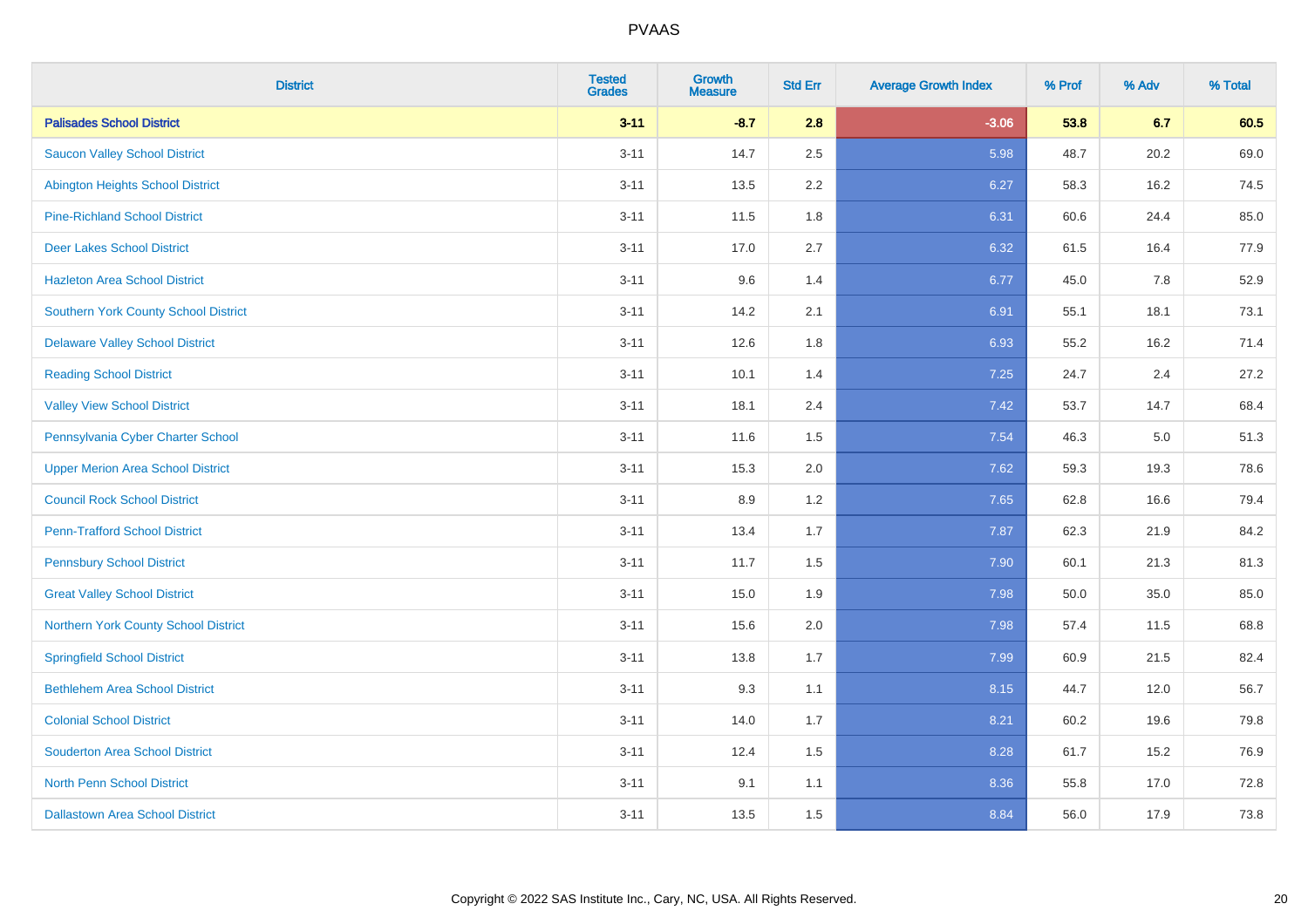| <b>District</b>                           | <b>Tested</b><br><b>Grades</b> | Growth<br><b>Measure</b> | <b>Std Err</b> | <b>Average Growth Index</b> | % Prof | % Adv   | % Total |
|-------------------------------------------|--------------------------------|--------------------------|----------------|-----------------------------|--------|---------|---------|
| <b>Palisades School District</b>          | $3 - 11$                       | $-8.7$                   | 2.8            | $-3.06$                     | 53.8   | 6.7     | 60.5    |
| <b>Norwin School District</b>             | $3 - 11$                       | 18.0                     | 1.7            | 10.37                       | 58.5   | 27.0    | 85.4    |
| <b>West Chester Area School District</b>  | $3 - 11$                       | 12.6                     | 1.2            | 10.38                       | 66.8   | 20.2    | 87.0    |
| <b>Upper Saint Clair School District</b>  | $3 - 11$                       | 18.5                     | 1.7            | 10.65                       | 61.8   | 30.1    | 91.9    |
| Downingtown Area School District          | $3 - 11$                       | 12.1                     | 1.1            | 10.67                       | 60.0   | 23.5    | 83.6    |
| <b>Upper Perkiomen School District</b>    | $3 - 11$                       | 22.1                     | 2.1            | 10.74                       | 57.7   | 13.2    | 70.9    |
| <b>North Allegheny School District</b>    | $3 - 11$                       | 17.4                     | 1.3            | 13.52                       | 59.5   | 28.1    | 87.6    |
| <b>State College Area School District</b> | $3 - 11$                       | 20.5                     | 1.4            | 14.33                       | 58.0   | 25.9    | 84.0    |
| <b>Lower Merion School District</b>       | $3 - 11$                       | 19.0                     | 1.3            | 14.93                       | 55.6   | 29.9    | 85.5    |
| <b>York City School District</b>          | $3 - 12$                       | $-28.9$                  | 2.1            | $-13.59$                    | 6.0    | 0.3     | $6.2\,$ |
| <b>Lancaster School District</b>          | $3 - 12$                       | $-15.8$                  | 1.5            | $-10.90$                    | 14.6   | 2.3     | 16.9    |
| <b>Erie City School District</b>          | $3 - 12$                       | $-14.5$                  | 1.6            | $-9.26$                     | 25.4   | 3.0     | 28.4    |
| Norristown Area School District           | $3 - 12$                       | $-12.8$                  | 1.6            | $-7.98$                     | 23.5   | 2.3     | 25.7    |
| <b>Tulpehocken Area School District</b>   | $3 - 12$                       | $-13.7$                  | 2.8            | $-4.81$                     | 36.7   | 2.8     | 39.4    |
| <b>Penns Manor Area School District</b>   | $3 - 12$                       | $-17.0$                  | 3.7            | $-4.52$                     | 29.7   | 3.1     | 32.8    |
| <b>Annville-Cleona School District</b>    | $3 - 12$                       | $-12.1$                  | 2.7            | $-4.46$                     | 34.9   | $7.8\,$ | 42.6    |
| Lampeter-Strasburg School District        | $3 - 12$                       | $-8.6$                   | 2.0            | $-4.33$                     | 55.1   | 9.8     | 64.8    |
| <b>West Mifflin Area School District</b>  | $3 - 12$                       | $-12.3$                  | 2.9            | $-4.22$                     | 39.7   | 10.3    | 50.0    |
| Catasauqua Area School District           | $3 - 12$                       | $-12.1$                  | 3.0            | $-4.00$                     | 36.8   | 7.6     | 44.3    |
| <b>Bradford Area School District</b>      | $3 - 12$                       | $-9.3$                   | 2.4            | $-3.87$                     | 45.8   | 8.3     | 54.2    |
| Northern Lehigh School District           | $3 - 12$                       | $-10.4$                  | 2.7            | $-3.82$                     | 28.0   | 9.3     | 37.3    |
| <b>Interboro School District</b>          | $3 - 12$                       | $-7.3$                   | 2.1            | $-3.43$                     | 46.6   | 4.8     | 51.4    |
| <b>Tamaqua Area School District</b>       | $3 - 12$                       | $-8.2$                   | 2.5            | $-3.24$                     | 44.5   | 1.9     | 46.4    |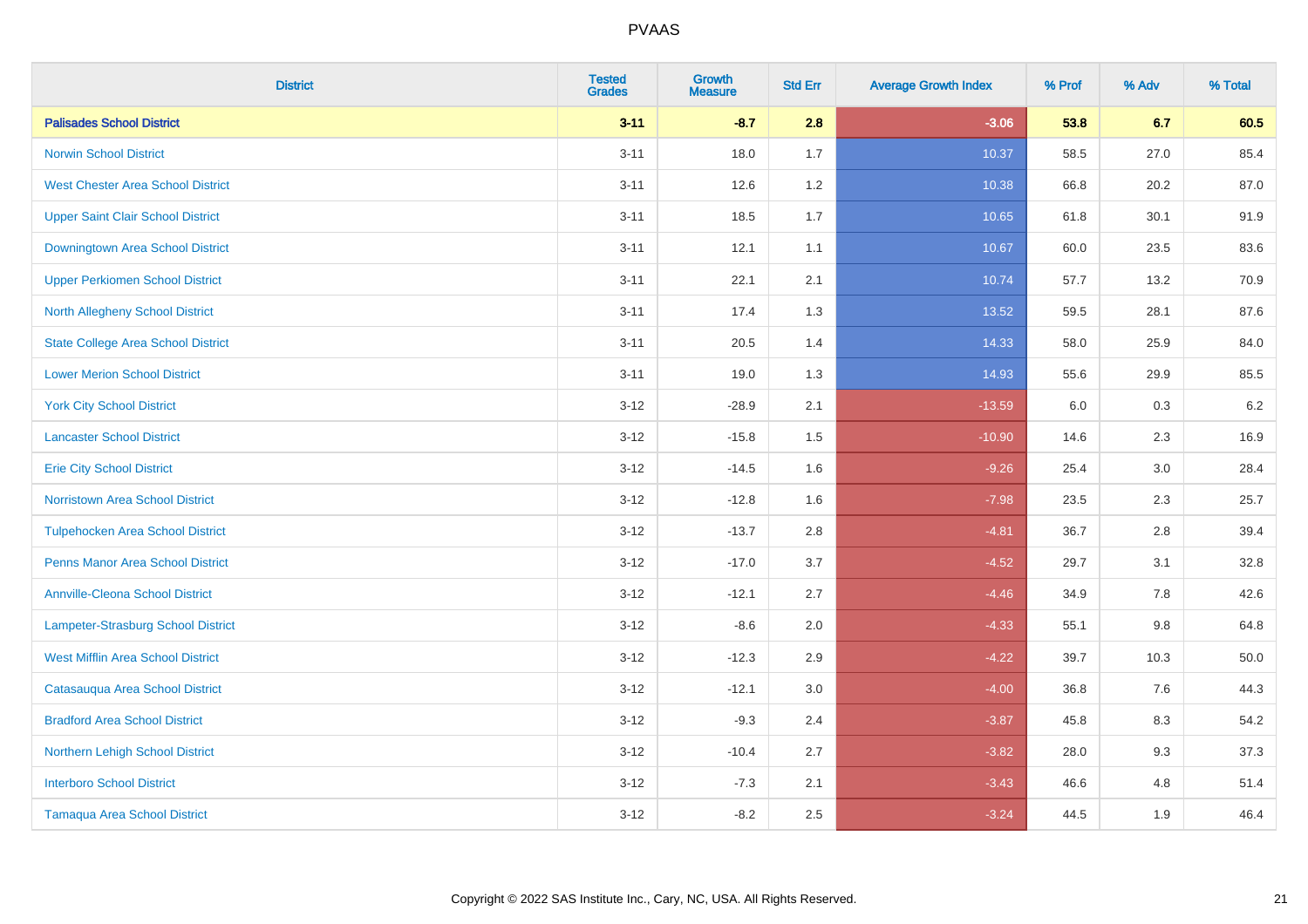| <b>District</b>                                 | <b>Tested</b><br><b>Grades</b> | <b>Growth</b><br><b>Measure</b> | <b>Std Err</b> | <b>Average Growth Index</b> | % Prof | % Adv   | % Total |
|-------------------------------------------------|--------------------------------|---------------------------------|----------------|-----------------------------|--------|---------|---------|
| <b>Palisades School District</b>                | $3 - 11$                       | $-8.7$                          | 2.8            | $-3.06$                     | 53.8   | 6.7     | 60.5    |
| <b>Waynesboro Area School District</b>          | $3 - 12$                       | $-6.1$                          | 1.9            | $-3.20$                     | 50.0   | $6.8\,$ | 56.8    |
| <b>Conneaut School District</b>                 | $3 - 12$                       | $-7.5$                          | 2.6            | $-2.91$                     | 38.4   | 7.4     | 45.8    |
| <b>Easton Area School District</b>              | $3 - 12$                       | $-4.1$                          | 1.4            | $-2.91$                     | 39.9   | 4.0     | 43.9    |
| <b>Union City Area School District</b>          | $3-12$                         | $-10.2$                         | 3.6            | $-2.87$                     | 42.9   | 3.2     | 46.0    |
| <b>Northern Potter School District</b>          | $3 - 12$                       | $-13.1$                         | 4.6            | $-2.84$                     | 37.5   | 0.0     | 37.5    |
| <b>Quakertown Community School District</b>     | $3-12$                         | $-4.4$                          | 1.6            | $-2.70$                     | 56.5   | 10.0    | 66.6    |
| <b>New Castle Area School District</b>          | $3 - 12$                       | $-6.4$                          | 2.4            | $-2.66$                     | 32.5   | 4.3     | 36.8    |
| Northern Tioga School District                  | $3 - 12$                       | $-7.5$                          | 2.8            | $-2.64$                     | 54.0   | 1.2     | 55.2    |
| <b>Juniata County School District</b>           | $3 - 12$                       | $-4.9$                          | 2.1            | $-2.26$                     | 38.5   | 2.9     | 41.4    |
| <b>Keystone Education Center Charter School</b> | $3 - 12$                       | $-12.9$                         | 5.9            | $-2.19$                     | 28.0   | 0.0     | 28.0    |
| Susquehanna Township School District            | $3 - 12$                       | $-5.8$                          | 2.7            | $-2.17$                     | 36.0   | 5.6     | 41.6    |
| <b>Forest City Regional School District</b>     | $3 - 12$                       | $-6.0$                          | $3.0\,$        | $-1.96$                     | 44.1   | $0.0\,$ | 44.1    |
| <b>Central Columbia School District</b>         | $3-12$                         | $-4.8$                          | 2.6            | $-1.86$                     | 53.7   | 14.8    | 68.5    |
| <b>Brownsville Area School District</b>         | $3 - 12$                       | $-7.2$                          | 3.9            | $-1.83$                     | 34.4   | 6.1     | 40.5    |
| <b>Old Forge School District</b>                | $3-12$                         | $-5.9$                          | 3.4            | $-1.73$                     | 52.9   | 7.1     | 60.0    |
| <b>Twin Valley School District</b>              | $3-12$                         | $-3.6$                          | 2.1            | $-1.69$                     | 49.6   | 7.1     | 56.8    |
| <b>Pottstown School District</b>                | $3 - 12$                       | $-4.0$                          | 2.4            | $-1.68$                     | 29.8   | 1.2     | 31.0    |
| <b>Bristol Borough School District</b>          | $3 - 12$                       | $-4.3$                          | 3.4            | $-1.27$                     | 39.7   | 1.3     | 41.0    |
| <b>Apollo-Ridge School District</b>             | $3-12$                         | $-4.7$                          | 3.7            | $-1.24$                     | 50.0   | 10.0    | 60.0    |
| <b>Scranton School District</b>                 | $3-12$                         | $-2.9$                          | 2.4            | $-1.22$                     | 45.6   | 3.6     | 49.1    |
| <b>Chestnut Ridge School District</b>           | $3 - 12$                       | $-3.4$                          | 2.9            | $-1.17$                     | 46.6   | 5.8     | 52.4    |
| <b>Conemaugh Township Area School District</b>  | $3-12$                         | $-3.7$                          | 3.4            | $-1.09$                     | 53.8   | 17.6    | 71.4    |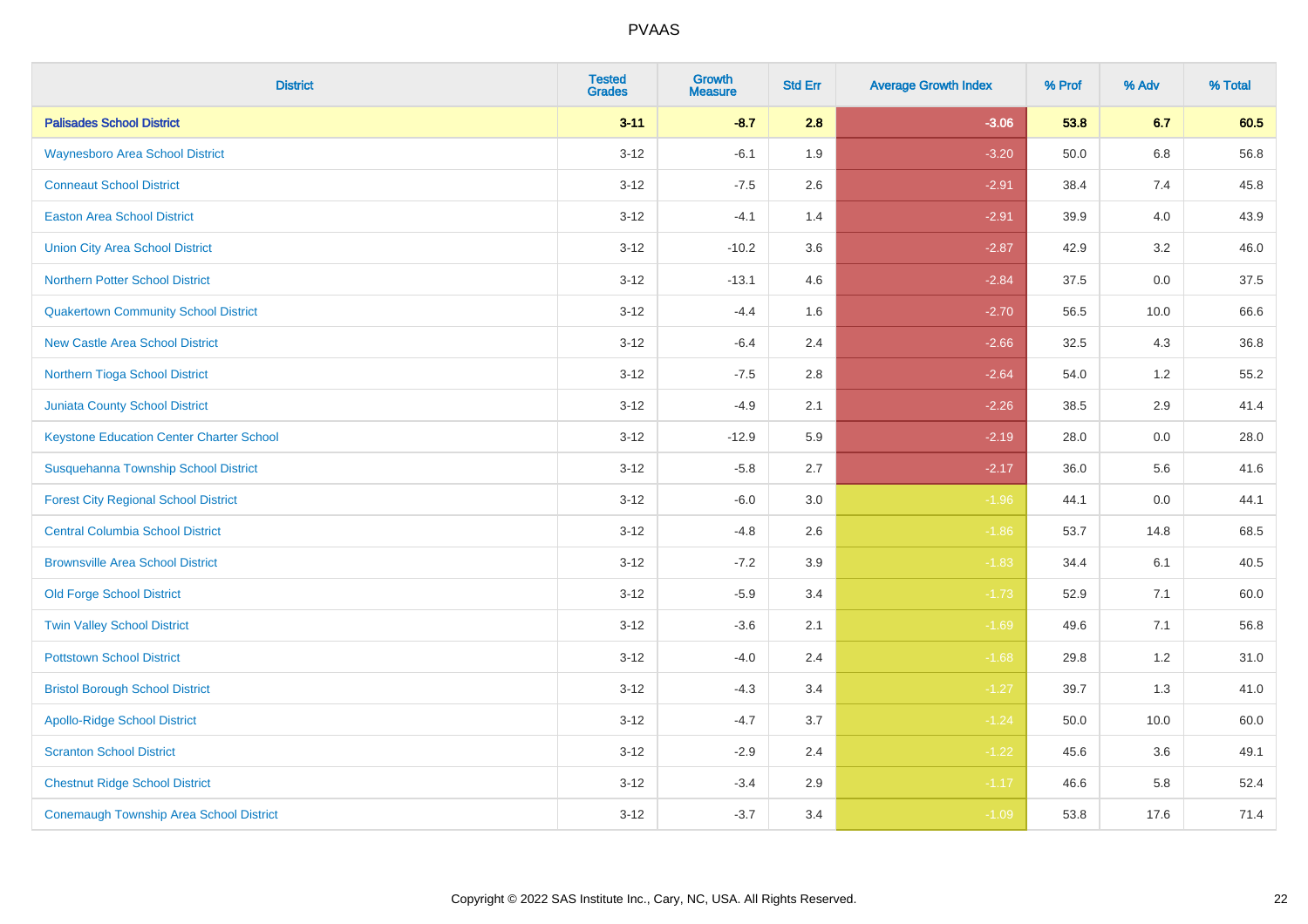| <b>District</b>                               | <b>Tested</b><br><b>Grades</b> | <b>Growth</b><br><b>Measure</b> | <b>Std Err</b> | <b>Average Growth Index</b> | % Prof | % Adv   | % Total |
|-----------------------------------------------|--------------------------------|---------------------------------|----------------|-----------------------------|--------|---------|---------|
| <b>Palisades School District</b>              | $3 - 11$                       | $-8.7$                          | 2.8            | $-3.06$                     | 53.8   | 6.7     | 60.5    |
| <b>Columbia Borough School District</b>       | $3 - 12$                       | $-3.1$                          | 3.5            | $-0.89$                     | 29.5   | 1.9     | 31.4    |
| <b>Conemaugh Valley School District</b>       | $3 - 12$                       | $-3.2$                          | 4.1            | $-0.78$                     | 48.2   | 5.6     | 53.7    |
| <b>Turkeyfoot Valley Area School District</b> | $3 - 12$                       | $-4.3$                          | 5.6            | $-0.76$                     | 22.0   | 5.1     | 27.1    |
| <b>Clarion-Limestone Area School District</b> | $3 - 12$                       | $-2.5$                          | 4.1            | $-0.60$                     | 56.8   | 6.8     | 63.6    |
| <b>Manheim Township School District</b>       | $3 - 12$                       | $-0.9$                          | 1.6            | $-0.58$                     | 53.2   | 15.5    | 68.7    |
| Elizabethtown Area School District            | $3 - 12$                       | $-0.9$                          | 1.9            | $-0.47$                     | 50.0   | 11.2    | 61.2    |
| <b>Conewago Valley School District</b>        | $3 - 12$                       | $-0.9$                          | 2.0            | $-0.45$                     | 51.7   | 9.6     | 61.3    |
| <b>Bangor Area School District</b>            | $3 - 12$                       | $-0.9$                          | 2.0            | $-0.43$                     | 44.3   | 4.7     | 49.0    |
| <b>Panther Valley School District</b>         | $3 - 12$                       | $-0.6$                          | 3.3            | $-0.19$                     | 47.9   | 4.3     | 52.1    |
| <b>Millville Area School District</b>         | $3 - 12$                       | $-0.9$                          | 4.7            | $-0.18$                     | 51.4   | 5.4     | 56.8    |
| <b>Kutztown Area School District</b>          | $3 - 12$                       | $-0.2$                          | 3.2            | $-0.05$                     | 55.4   | 13.3    | 68.7    |
| <b>Avella Area School District</b>            | $3 - 12$                       | $-0.3$                          | 4.7            | $-0.05$                     | 49.3   | 14.5    | 63.8    |
| <b>Smethport Area School District</b>         | $3 - 12$                       | 0.6                             | 3.9            | 0.15                        | 37.0   | 1.8     | 38.9    |
| <b>Wyomissing Area School District</b>        | $3 - 12$                       | $0.8\,$                         | 2.6            | 0.33                        | 55.7   | 17.6    | 73.3    |
| <b>Tussey Mountain School District</b>        | $3 - 12$                       | 1.5                             | 3.7            | 0.40                        | 38.6   | 1.8     | 40.4    |
| <b>Newport School District</b>                | $3 - 12$                       | 1.4                             | 3.5            | 0.41                        | 51.5   | 10.3    | 61.8    |
| <b>Roberto Clemente Charter School</b>        | $3 - 12$                       | 2.2                             | 4.9            | 0.45                        | 27.5   | $5.0\,$ | 32.5    |
| <b>Purchase Line School District</b>          | $3 - 12$                       | 1.7                             | 3.5            | 0.47                        | 43.1   | 5.4     | 48.5    |
| <b>Radnor Township School District</b>        | $3 - 12$                       | 1.0                             | 2.1            | 0.50                        | 65.0   | 23.2    | 88.2    |
| <b>Union School District</b>                  | $3 - 12$                       | 2.3                             | 4.2            | 0.54                        | 32.6   | 7.0     | 39.5    |
| <b>Camp Hill School District</b>              | $3 - 12$                       | 2.3                             | 3.0            | 0.78                        | 53.6   | 17.5    | 71.1    |
| <b>North Clarion County School District</b>   | $3 - 12$                       | 3.7                             | 4.3            | 0.85                        | 67.5   | 15.0    | 82.5    |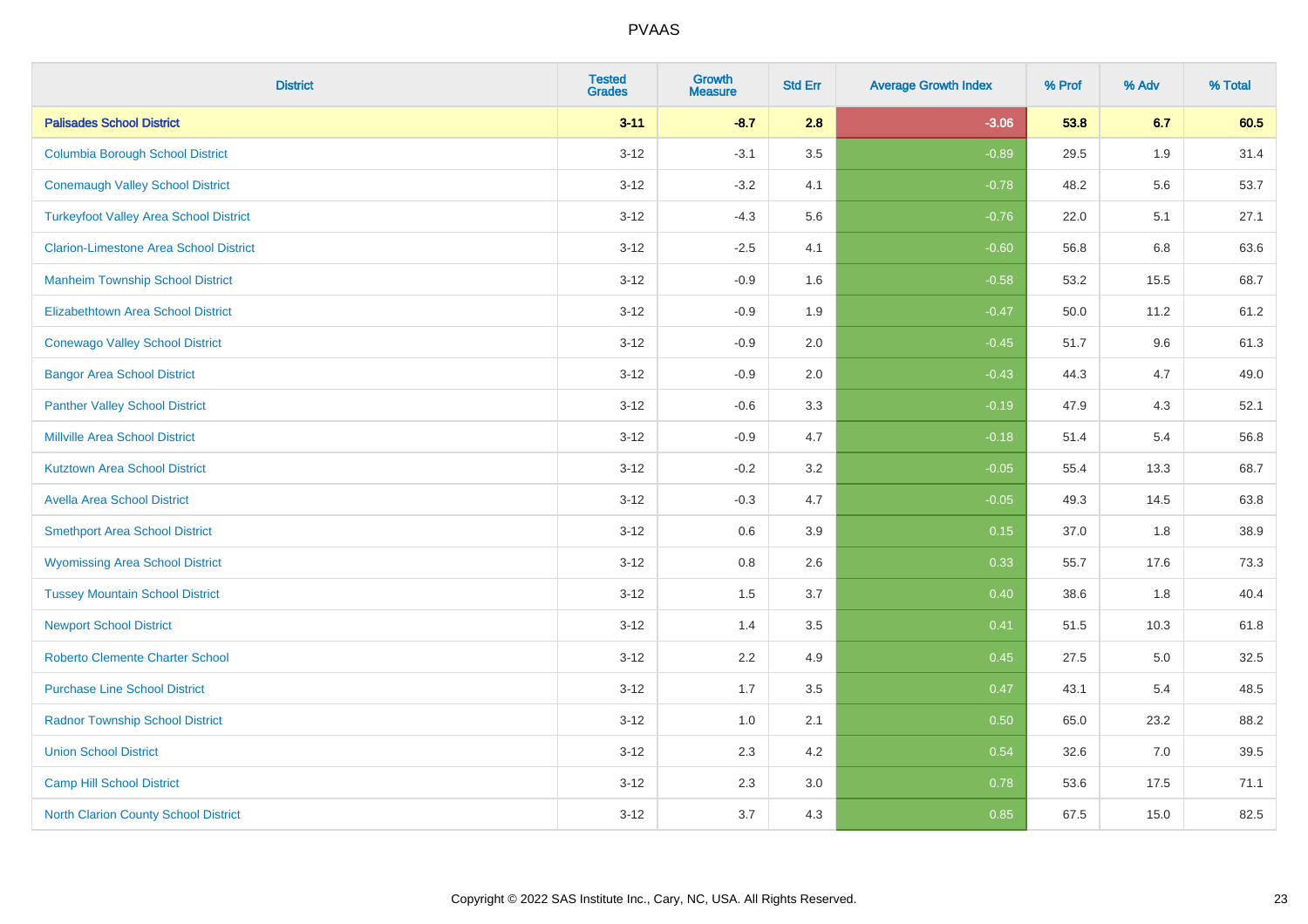| <b>District</b>                                        | <b>Tested</b><br><b>Grades</b> | <b>Growth</b><br><b>Measure</b> | <b>Std Err</b> | <b>Average Growth Index</b> | % Prof | % Adv | % Total |
|--------------------------------------------------------|--------------------------------|---------------------------------|----------------|-----------------------------|--------|-------|---------|
| <b>Palisades School District</b>                       | $3 - 11$                       | $-8.7$                          | 2.8            | $-3.06$                     | 53.8   | 6.7   | 60.5    |
| <b>Woodland Hills School District</b>                  | $3 - 12$                       | 3.2                             | 2.6            | 1.22                        | 31.4   | 3.6   | 35.0    |
| <b>Donegal School District</b>                         | $3 - 12$                       | 3.1                             | 2.4            | 1.29                        | 60.6   | 9.1   | 69.7    |
| <b>West York Area School District</b>                  | $3 - 12$                       | 3.2                             | 2.3            | 1.38                        | 53.8   | 4.4   | 58.2    |
| <b>Loyalsock Township School District</b>              | $3 - 12$                       | 4.2                             | 2.8            | 1.47                        | 54.3   | 2.1   | 56.4    |
| <b>Hermitage School District</b>                       | $3 - 12$                       | $3.8\,$                         | 2.4            | 1.60                        | 57.5   | 9.3   | 66.8    |
| <b>Oswayo Valley School District</b>                   | $3 - 12$                       | 8.5                             | 5.0            | 1.68                        | 50.0   | 16.7  | 66.7    |
| <b>Pottsville Area School District</b>                 | $3 - 12$                       | 4.4                             | 2.3            | 1.94                        | 44.8   | 5.4   | 50.2    |
| <b>West Allegheny School District</b>                  | $3 - 12$                       | 4.0                             | 2.1            | 1.96                        | 63.1   | 15.7  | 78.8    |
| Altoona Area School District                           | $3 - 12$                       | 3.3                             | 1.6            | 1.99                        | 47.7   | 8.2   | 55.9    |
| <b>Chester Charter Scholars Academy Charter School</b> | $3 - 12$                       | 8.4                             | 4.1            | 2.03                        | 23.4   | 0.0   | 23.4    |
| <b>South Western School District</b>                   | $3 - 12$                       | 3.9                             | 1.9            | 2.08                        | 60.2   | 8.1   | 68.3    |
| <b>Grove City Area School District</b>                 | $3 - 12$                       | 5.1                             | 2.4            | 2.09                        | 36.4   | 16.5  | 52.8    |
| <b>Eastern Lancaster County School District</b>        | $3 - 12$                       | 4.5                             | 2.2            | 2.09                        | 46.3   | 11.4  | 57.6    |
| Pennsylvania Distance Learning Charter School          | $3 - 12$                       | 9.3                             | 4.2            | 2.22                        | 42.2   | 3.1   | 45.3    |
| Lincoln Leadership Academy Charter School              | $3 - 12$                       | 14.2                            | 6.4            | 2.22                        | 23.5   | 0.0   | 23.5    |
| People For People Charter School                       | $3 - 12$                       | 13.3                            | 5.5            | 2.43                        | 13.5   | 0.0   | 13.5    |
| <b>Wyalusing Area School District</b>                  | $3 - 12$                       | $8.8\,$                         | 3.3            | 2.68                        | 54.6   | 11.7  | 66.2    |
| <b>Hempfield Area School District</b>                  | $3 - 12$                       | 4.6                             | 1.6            | 2.86                        | 53.5   | 20.1  | 73.6    |
| Daniel Boone Area School District                      | $3 - 12$                       | 5.7                             | 2.0            | 2.88                        | 51.0   | 11.5  | 62.6    |
| <b>Dover Area School District</b>                      | $3-12$                         | 6.0                             | 2.1            | 2.94                        | 52.2   | 6.0   | 58.2    |
| <b>Cranberry Area School District</b>                  | $3 - 12$                       | 9.2                             | 3.0            | 3.04                        | 47.5   | 10.2  | 57.6    |
| Ambridge Area School District                          | $3 - 12$                       | 9.1                             | 2.6            | 3.46                        | 50.4   | 10.7  | 61.1    |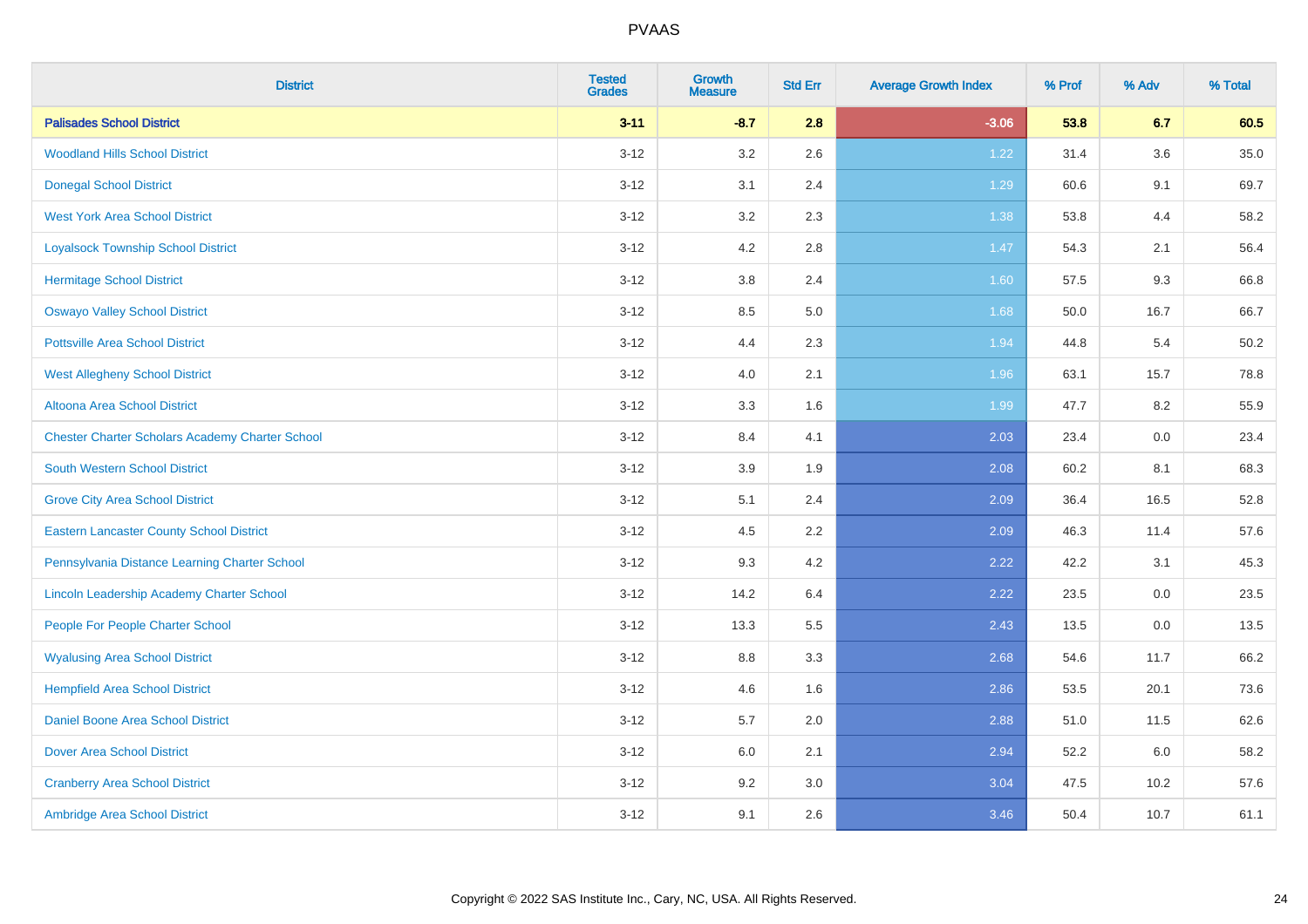| <b>District</b>                               | <b>Tested</b><br><b>Grades</b> | <b>Growth</b><br><b>Measure</b> | <b>Std Err</b> | <b>Average Growth Index</b> | % Prof | % Adv | % Total |
|-----------------------------------------------|--------------------------------|---------------------------------|----------------|-----------------------------|--------|-------|---------|
| <b>Palisades School District</b>              | $3 - 11$                       | $-8.7$                          | 2.8            | $-3.06$                     | 53.8   | 6.7   | 60.5    |
| Pen Argyl Area School District                | $3 - 12$                       | 9.2                             | 2.7            | 3.46                        | 50.0   | 12.6  | 62.6    |
| Selinsgrove Area School District              | $3 - 12$                       | 8.3                             | 2.3            | 3.54                        | 56.8   | 10.0  | 66.8    |
| <b>West Shore School District</b>             | $3 - 12$                       | $5.0\,$                         | 1.4            | 3.59                        | 54.2   | 9.4   | 63.6    |
| <b>Mckeesport Area School District</b>        | $3 - 12$                       | 9.0                             | 2.4            | 3.72                        | 31.0   | 4.5   | 35.5    |
| <b>Allentown City School District</b>         | $3 - 12$                       | 5.3                             | 1.4            | 3.88                        | 25.3   | 2.7   | 28.0    |
| <b>William Penn School District</b>           | $3 - 12$                       | 8.3                             | 2.1            | 3.99                        | 35.6   | 3.0   | 38.7    |
| <b>Greater Nanticoke Area School District</b> | $3 - 12$                       | 11.2                            | 2.8            | 4.01                        | 38.0   | 12.4  | 50.4    |
| <b>Montoursville Area School District</b>     | $3 - 12$                       | 10.8                            | 2.5            | 4.24                        | 44.6   | 20.1  | 64.8    |
| Pocono Mountain School District               | $3 - 12$                       | $6.8\,$                         | 1.5            | 4.62                        | 45.8   | 5.0   | 50.7    |
| <b>Upper Darby School District</b>            | $3 - 12$                       | 6.9                             | 1.5            | 4.62                        | 45.0   | 6.7   | 51.7    |
| Penns Valley Area School District             | $3 - 12$                       | 14.0                            | 2.9            | 4.80                        | 41.9   | 23.1  | 65.0    |
| <b>Wilson School District</b>                 | $3 - 12$                       | 8.8                             | 1.5            | 5.96                        | 52.6   | 14.6  | 67.2    |
| <b>Ridley School District</b>                 | $3 - 12$                       | 10.0                            | 1.6            | 6.10                        | 45.6   | 8.2   | 53.8    |
| <b>Central York School District</b>           | $3 - 12$                       | 12.3                            | 1.7            | 7.20                        | 55.5   | 11.5  | 67.0    |
| <b>Tyrone Area School District</b>            | $3 - 12$                       | 19.7                            | 2.5            | 7.87                        | 60.4   | 16.7  | 77.1    |
| <b>Upper Dublin School District</b>           | $3 - 12$                       | 15.4                            | 1.8            | 8.53                        | 60.8   | 24.8  | 85.6    |
| Philadelphia City School District             | $3 - 12$                       | 7.5                             | 0.6            | 12.64                       | 38.4   | 7.0   | 45.4    |
| <b>Cumberland Valley School District</b>      | $3 - 12$                       | 18.5                            | 1.3            | 14.64                       | 60.7   | 23.4  | 84.1    |
| Esperanza Academy Charter School              | $4 - 11$                       | 4.0                             | 2.5            | 1.61                        | 32.4   | 0.7   | 33.1    |
| Mastery Charter School - Pickett Campus       | $6 - 10$                       | 5.6                             | 5.7            | 1.00                        | 27.8   | 0.0   | 27.8    |
| <b>Innovative Arts Academy Charter School</b> | $6 - 11$                       | $-9.1$                          | 3.7            | $-2.44$                     | 9.5    | 0.0   | 9.5     |
| La Academia Partnership Charter School        | $6 - 11$                       | $-11.0$                         | 4.7            | $-2.34$                     | 6.8    | 0.0   | 6.8     |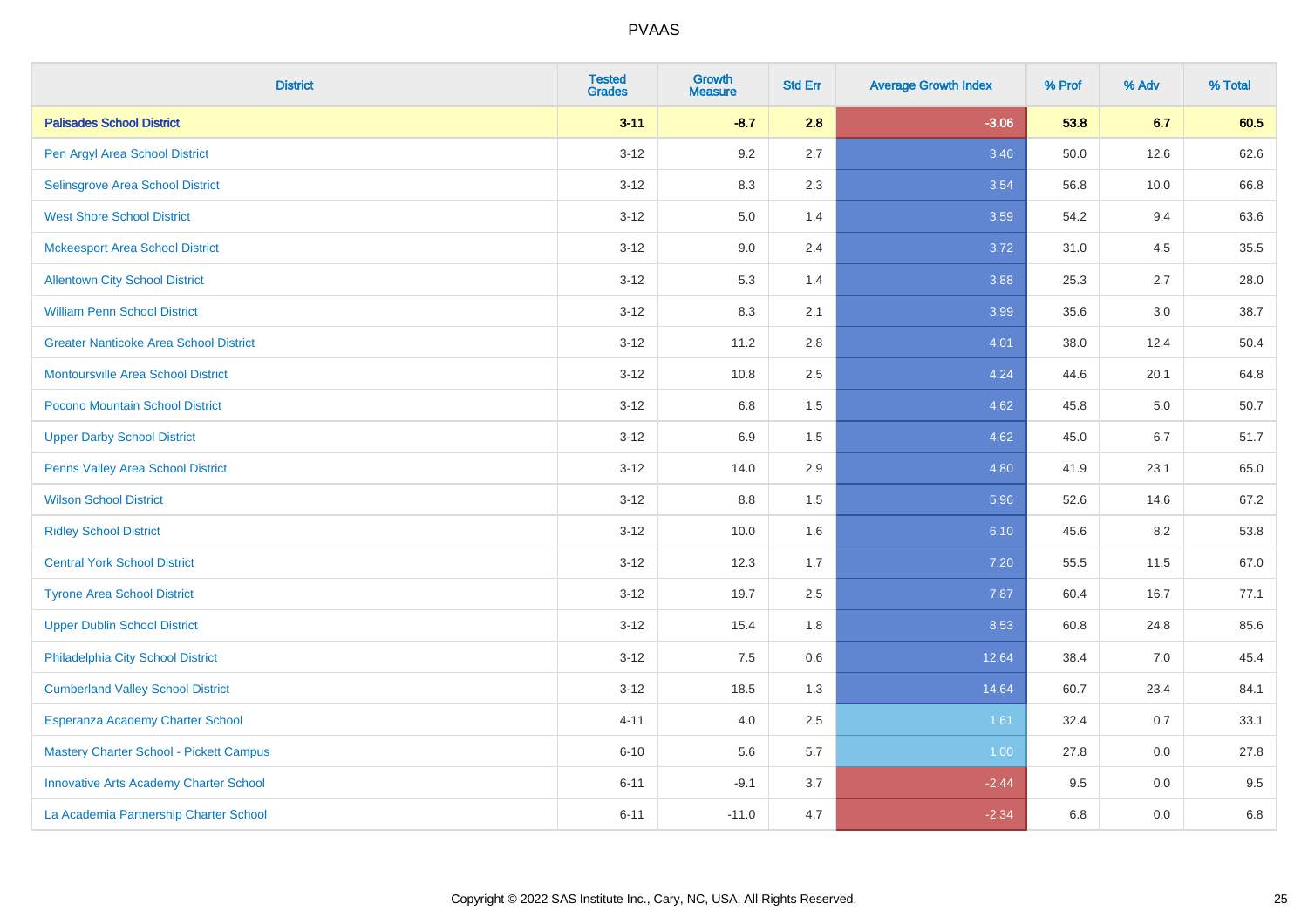| <b>District</b>                                                       | <b>Tested</b><br><b>Grades</b> | <b>Growth</b><br><b>Measure</b> | <b>Std Err</b> | <b>Average Growth Index</b> | % Prof | % Adv | % Total |
|-----------------------------------------------------------------------|--------------------------------|---------------------------------|----------------|-----------------------------|--------|-------|---------|
| <b>Palisades School District</b>                                      | $3 - 11$                       | $-8.7$                          | 2.8            | $-3.06$                     | 53.8   | 6.7   | 60.5    |
| Perseus House Charter School Of Excellence                            | $6 - 11$                       | $-5.2$                          | 3.0            | $-1.72$                     | 16.5   | 0.0   | 16.5    |
| Urban Pathways 6-12 Charter School                                    | $6 - 11$                       | 4.8                             | 6.4            | 0.75                        | 28.6   | 0.0   | 28.6    |
| Center For Student Learning Charter School At Pennsbury               | $6 - 12$                       | $-2.9$                          | 6.1            | $-0.47$                     | 42.9   | 0.0   | 42.9    |
| Dr Robert Ketterer Charter School Inc                                 | $6 - 12$                       | 10.1                            | 5.0            | 2.04                        | 14.9   | 0.4   | 15.3    |
| 21st Century Cyber Charter School                                     | $6 - 12$                       | 5.7                             | 2.3            | 2.50                        | 56.7   | 8.3   | 65.0    |
| Mastery Charter School - Gratz Campus                                 | $7 - 10$                       | $-23.9$                         | 4.5            | $-5.29$                     | 2.9    | 0.0   | 2.9     |
| Mastery Charter School - Shoemaker Campus                             | $7 - 10$                       | 4.1                             | 3.0            | 1.34                        | 20.9   | 3.3   | 24.2    |
| <b>Achievement House Charter School</b>                               | $7 - 11$                       | $-0.7$                          | 4.0            | $-0.17$                     | 32.5   | 2.6   | 35.1    |
| <b>Mastery Charter High School-Lenfest Campus</b>                     | $7 - 11$                       | 2.5                             | 5.7            | 0.43                        | 40.0   | 0.0   | 40.0    |
| <b>Lincoln Park Performing Arts Charter School</b>                    | $7 - 11$                       | 3.6                             | 2.5            | 1.42                        | 59.6   | 14.7  | 74.3    |
| The New Academy Charter School                                        | $8 - 11$                       | $-10.4$                         | 5.2            | $-2.00$                     | 0.0    | 0.0   | 0.0     |
| <b>West Side CTC</b>                                                  | $9 - 10$                       | $-37.4$                         | 4.3            | $-8.64$                     | 8.8    | 0.0   | 8.8     |
| <b>Bucks County Technical High School</b>                             | $9 - 10$                       | $-12.0$                         | 2.5            | $-4.84$                     | 35.9   | 3.2   | 39.2    |
| <b>Columbia-Montour AVTS</b>                                          | $9 - 10$                       | $-12.5$                         | 3.0            | $-4.16$                     | 22.3   | 0.6   | 22.9    |
| Preparatory Charter School Of Mathematics, Science, Tech, And Careers | $9 - 10$                       | $-4.0$                          | 2.5            | $-1.59$                     | 15.0   | 0.0   | 15.0    |
| <b>Westinghouse Arts Academy Charter School</b>                       | $9 - 10$                       | $-0.7$                          | 3.6            | $-0.19$                     | 59.2   | 8.4   | 67.6    |
| <b>KIPP Dubois Charter School</b>                                     | $9 - 10$                       | 4.7                             | 3.3            | 1.40                        | 31.0   | 1.4   | 32.4    |
| Lehigh Valley Charter High School For The Arts                        | $9 - 10$                       | 7.3                             | 2.6            | 2.82                        | 62.3   | 18.2  | 80.5    |
| <b>Dauphin County Technical School</b>                                | $9 - 11$                       | $-45.5$                         | 2.6            | $-17.72$                    | 14.4   | 2.5   | 16.9    |
| Jefferson County-Dubois AVTS                                          | $9 - 11$                       | $-16.2$                         | 3.9            | $-4.16$                     | 23.0   | 0.0   | 23.0    |
| <b>Universal Audenried Charter School</b>                             | $9 - 11$                       | $-5.8$                          | 2.4            | $-2.40$                     | 14.6   | 0.0   | 14.6    |
| <b>Carbon Career &amp; Technical Institute</b>                        | $9 - 11$                       | $-5.7$                          | 3.6            | $-1.59$                     | 34.5   | 1.2   | 35.7    |